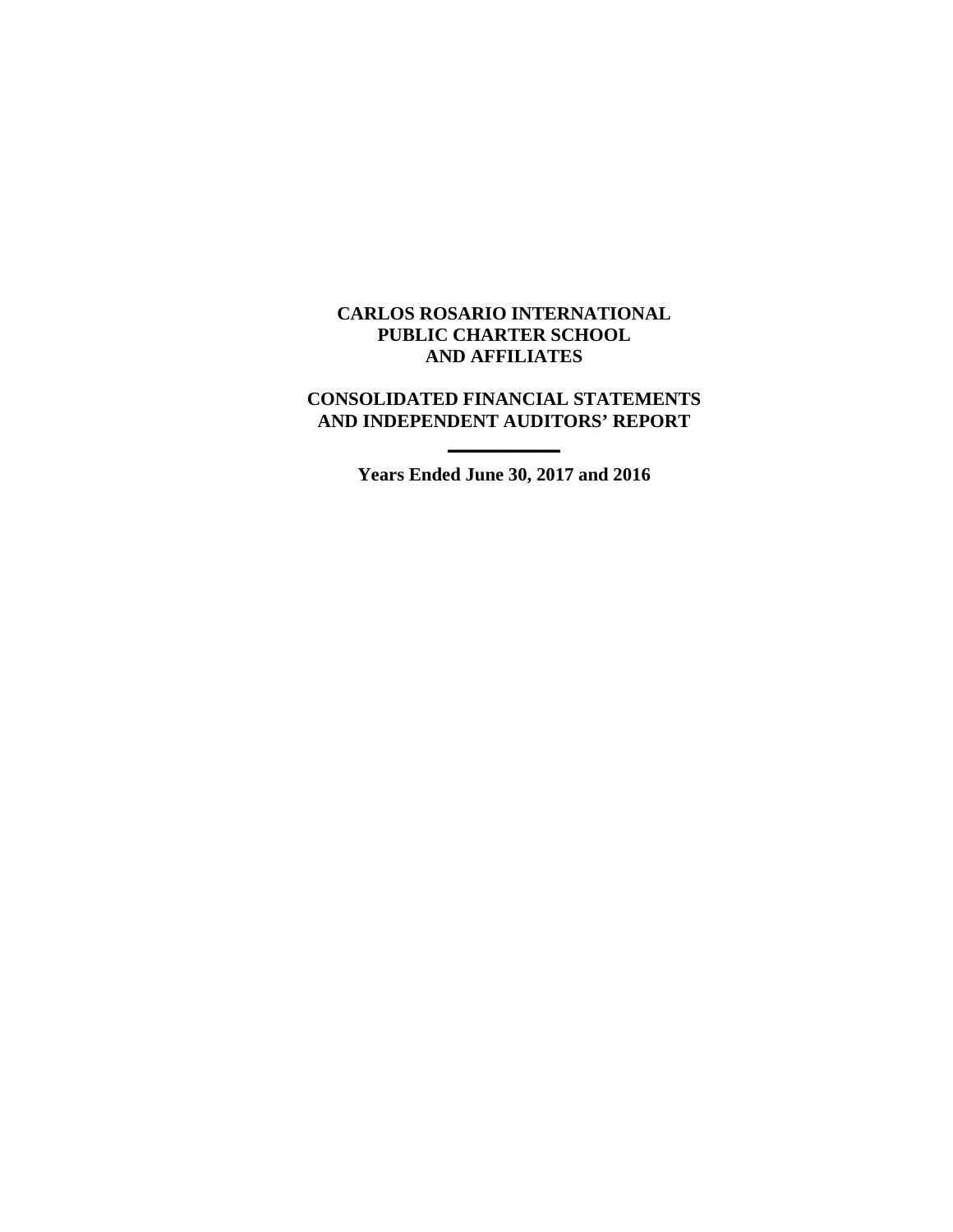# **TABLE OF CONTENTS**

| <b>Description</b>                                                                                                                                                                                                       | Page      |
|--------------------------------------------------------------------------------------------------------------------------------------------------------------------------------------------------------------------------|-----------|
| <b>Independent Auditors' Report</b>                                                                                                                                                                                      | $1 - 2$   |
| <b>Consolidated Statements of Financial Position</b>                                                                                                                                                                     | 3         |
| <b>Consolidated Statement of Activities</b>                                                                                                                                                                              | $4 - 5$   |
| <b>Consolidated Statement of Cash Flows</b>                                                                                                                                                                              | 6         |
| Notes to the Consolidated Financial Statements                                                                                                                                                                           | $7 - 26$  |
| <b>Consolidated Supplemental Schedule of Functional Expenses</b>                                                                                                                                                         | 27        |
| <b>Consolidating Supplemental Statement of Financial Position</b>                                                                                                                                                        | 28        |
| <b>Consolidating Supplemental Statement of Activities</b>                                                                                                                                                                | 29        |
| Independent Auditors' Report on Internal Control Over Financial Reporting<br>and on Compliance and Other Matters Based on an Audit of Financial<br>Statements Performed in Accordance with Government Auditing Standards | $30 - 31$ |
| Schedule of Findings and Questioned Costs                                                                                                                                                                                | 32        |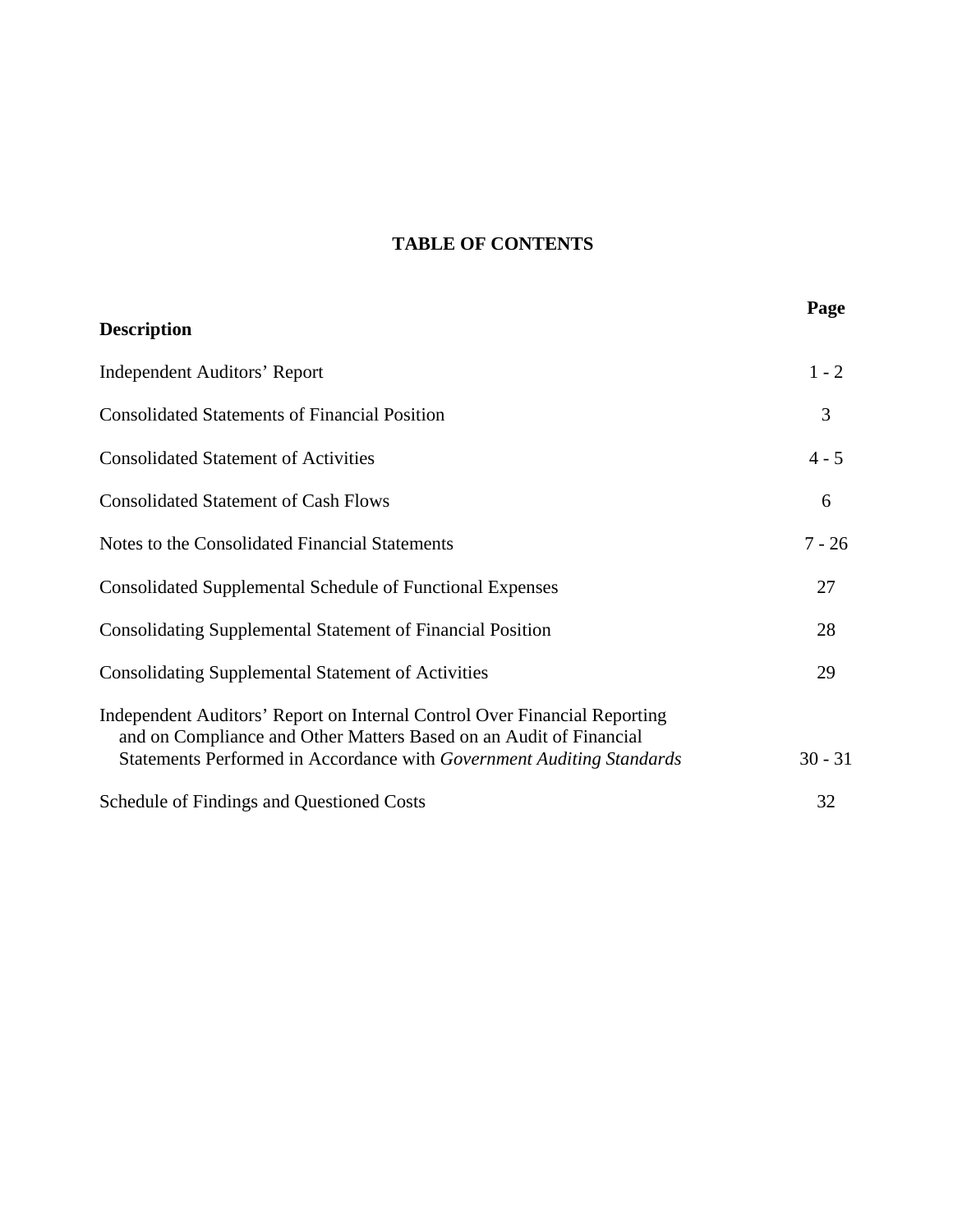

## **INDEPENDENT AUDITORS' REPORT**

To the Board of Directors of Carlos Rosario International Public Charter School and Affiliates

## **Report on the Consolidated Financial Statements**

We have audited the accompanying consolidated financial statements of the Carlos Rosario International Public Charter School and Affiliates (collectively referred to as the School), which comprise the consolidated statement of financial position as of June 30, 2017 and 2016, and the related consolidated statements of activities and cash flows for the years then ended and the related notes to the financial statements.

### *Management's Responsibility for the Financial Statements*

Management is responsible for the preparation and fair presentation of these consolidated financial statements in accordance with accounting principles generally accepted in the United States of America; this includes the design, implementation, and maintenance of internal control relevant to the preparation and fair presentation of consolidated financial statements that are free from material misstatement, whether due to fraud or error.

#### *Auditors' Responsibility*

Our responsibility is to express an opinion on these consolidated financial statements based on our audits. We conducted our audits in accordance with auditing standards generally accepted in the United States of America and the standards applicable to financial audits contained in *Government Auditing Standards*, issued by the Comptroller General of the United States. Those standards require that we plan and perform the audit to obtain reasonable assurance about whether the financial statements are free from material misstatement.

An audit involves performing procedures to obtain audit evidence about the amounts and disclosures in the consolidated financial statements. The procedures selected depend on the auditors' judgment, including the assessment of the risks of material misstatement of the consolidated financial statements, whether due to fraud or error. In making those risk assessments, the auditor considers internal control relevant to the entity's preparation and fair presentation of the consolidated financial statements in order to design audit procedures that are appropriate in the circumstances, but not for the purpose of expressing an opinion on the effectiveness of the entity's internal control. Accordingly, we express no such opinion. An audit also includes evaluating the appropriateness of accounting policies used and the reasonableness of significant accounting estimates made by management, as well as evaluating the overall presentation of the consolidated financial statements.

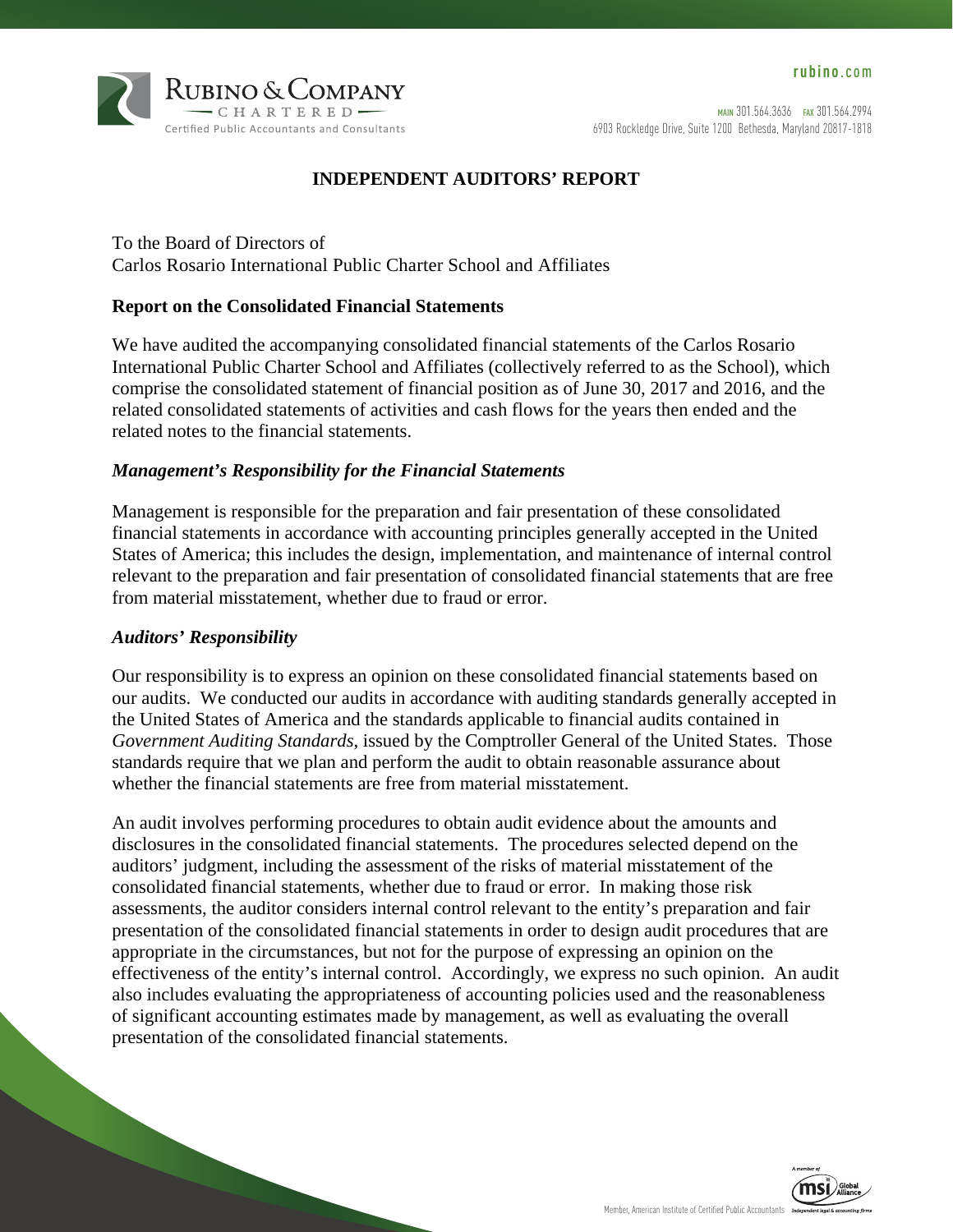We believe that the audit evidence we have obtained is sufficient and appropriate to provide a basis for our audit opinion.

## *Opinion*

In our opinion, the consolidated financial statements referred to above present fairly, in all material respects, the consolidated financial position of Carlos Rosario International Public Charter School and Affiliates as of June 30, 2017 and 2016, and the changes in its net assets and its cash flows for the years then ended in accordance with accounting principles generally accepted in the United States of America.

## **Other Matter – Supplementary Information**

Our audit was conducted for the purpose of forming an opinion on the consolidated financial statements as a whole. The accompanying supplemental consolidating information and consolidated schedule of functional expenses are presented for purposes of additional analysis, and are not required parts of the consolidated financial statements. Such information is the responsibility of management and was derived from and relates directly to the underlying accounting and other records used to prepare the consolidated financial statements. The information has been subjected to the auditing procedures applied in the audit of the consolidated financial statements and certain additional procedures, including comparing and reconciling such information directly to the underlying accounting and other records used to prepare the consolidated financial statements or to the consolidated financial statements themselves, and other additional procedures in accordance with auditing standards generally accepted in the United States of America. In our opinion, the information is fairly stated in all material respects in relation to the consolidated financial statements as a whole.

## **Other Reporting Required by** *Government Auditing Standards*

In accordance with *Government Auditing Standards*, we have also issued our report dated November 30, 2017, on our considerations of the Carlos Rosario International Public Charter School's internal control over financial reporting and our tests of its compliance with certain provisions of laws, regulations, contracts, and grant agreements and other matters. The purpose of that report is to describe the scope of our testing of internal control over financial reporting and compliance and the results of that testing, and not to provide an opinion on internal control over financial reporting or on compliance. That report is an integral part of an audit performed in accordance with *Government Auditing Standards* in considering the Carlos Rosario International Public Charter School's internal control over financial reporting and compliance.

Subino & Company

November 30, 2017 Bethesda, Maryland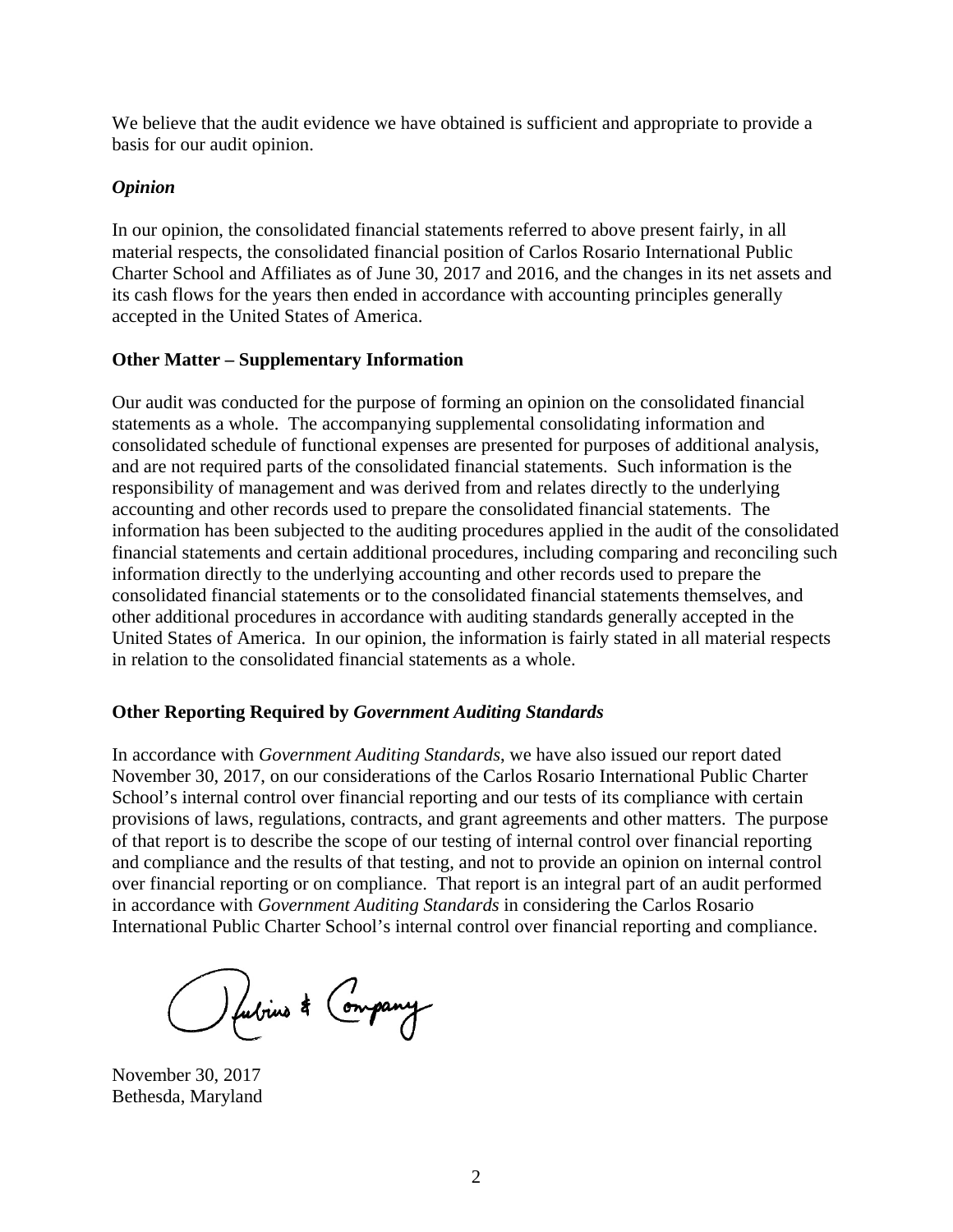## **CARLOS ROSARIO INTERNATIONAL PUBLIC CHARTER SCHOOL AND AFFILIATES CONSOLIDATED STATEMENTS OF FINANCIAL POSITION June 30, 2017 and 2016**

**\_\_\_\_\_\_\_\_\_\_\_\_\_**

|                                       | <b>ASSETS</b>                     | 2017       |    | 2016         |
|---------------------------------------|-----------------------------------|------------|----|--------------|
| Current assets                        |                                   |            |    |              |
| Cash and cash equivalents             |                                   |            |    |              |
| Unrestricted                          | \$                                | 18,083,445 | \$ | 19, 131, 789 |
| Restricted                            |                                   | 1,675,647  |    | 1,672,304    |
|                                       |                                   | 19,759,092 |    | 20,804,093   |
| Grant and other receivables           |                                   | 25,043     |    | 1,089        |
| Current portion of notes receivable   |                                   | 212,167    |    | 202,101      |
| Prepaid expenses and other assets     |                                   | 537,597    |    | 960,888      |
| Total current assets                  |                                   | 20,533,899 |    | 21,968,171   |
| Investments                           |                                   | 3,147,826  |    | 3,142,281    |
| Note receivable                       |                                   | 3,802,058  |    | 3,784,839    |
| Property and equipment, net           |                                   | 28,870,179 |    | 27,735,608   |
| Deferred rent receivable              |                                   | 101,794    |    | 248,068      |
| Other assets                          |                                   | 296,150    |    | 433,509      |
| Total assets                          | \$                                | 56,751,906 | \$ | 57,312,476   |
|                                       | <b>LIABILITIES AND NET ASSETS</b> |            |    |              |
| <b>Current liabilities</b>            |                                   |            |    |              |
| Accounts payable and other accruals   | \$                                | 726,683    | \$ | 680,895      |
| Accrued salaries and related expenses |                                   | 1,598,314  |    | 1,631,083    |
| Deferred revenue                      |                                   |            |    | 27,940       |
| Current portion of notes payable, net |                                   | 802,196    |    | 1,040,037    |
| Total current liabilities             |                                   | 3,127,193  |    | 3,379,955    |
| Interest rate swap liability          |                                   | 455,244    |    | 714,363      |
| Other liabilities                     |                                   | 350,905    |    | 353,306      |
| Deposit                               |                                   | 29,557     |    | 29,557       |
| Notes payable, net                    |                                   | 25,118,684 |    | 25,920,879   |
| <b>Total liabilities</b>              |                                   | 29,081,583 |    | 30,398,060   |
| Net assets                            |                                   |            |    |              |
| Unrestricted                          |                                   | 27,603,577 |    | 26,810,765   |
| Temporarily restricted                |                                   | 66,746     |    | 103,651      |
| Total net assets                      |                                   | 27,670,323 |    | 26,914,416   |
| Total liabilities and net assets      | \$                                | 56,751,906 | \$ | 57,312,476   |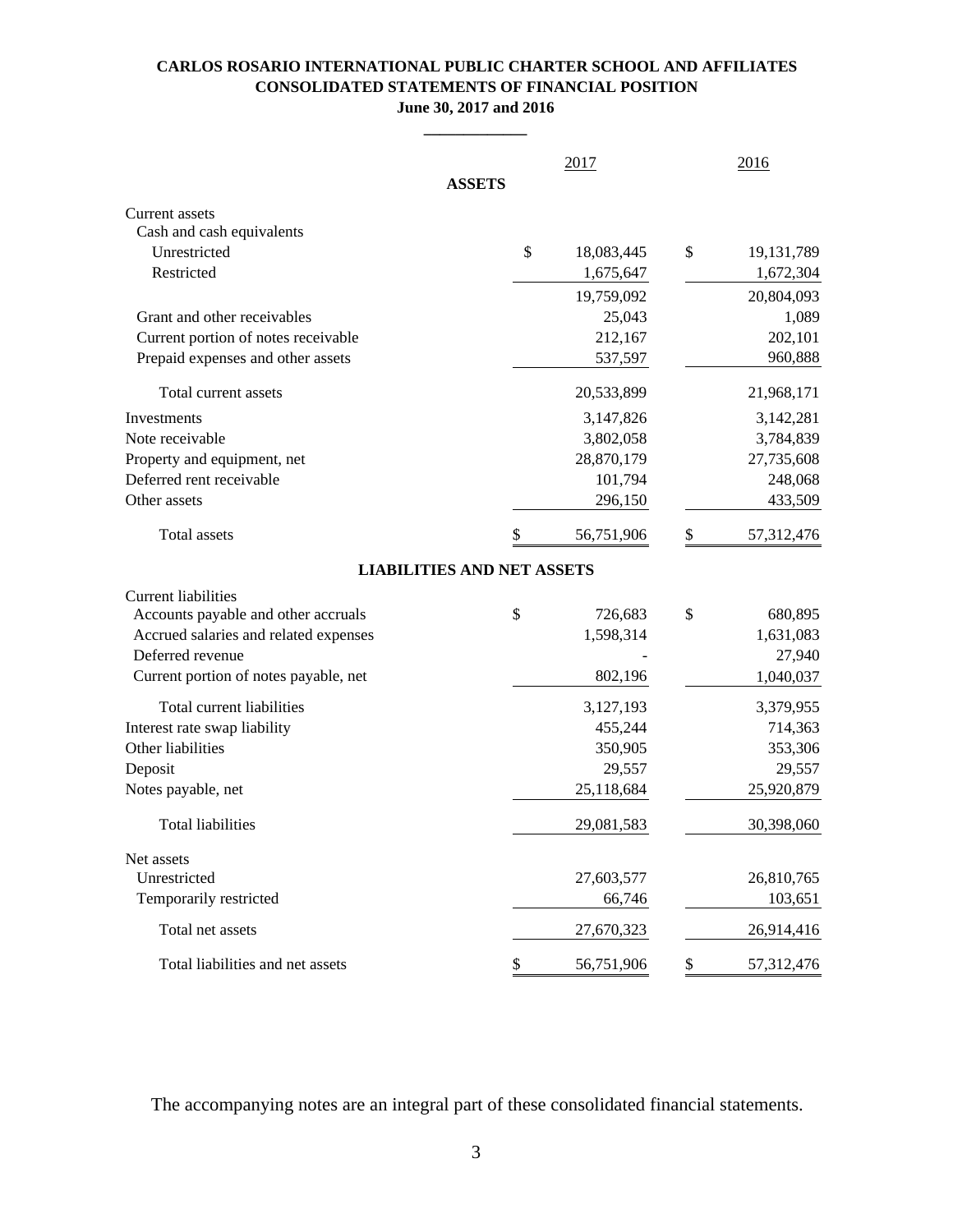### **CARLOS ROSARIO INTERNATIONAL PUBLIC CHARTER SCHOOL AND AFFILIATES CONSOLIDATED STATEMENT OF ACTIVITIES Year Ended June 30, 2017**

**\_\_\_\_\_\_\_\_\_\_\_\_\_**

|                                             |                                         | Temporarily  |                  |
|---------------------------------------------|-----------------------------------------|--------------|------------------|
|                                             | Unrestricted                            | Restricted   | Total            |
| Revenue and support                         |                                         |              |                  |
| Charter per pupil allotment                 |                                         |              |                  |
| Regular                                     | $\boldsymbol{\mathsf{S}}$<br>18,186,668 | \$           | \$<br>18,186,668 |
| Facilities                                  | 6,404,200                               |              | 6,404,200        |
|                                             | 24,590,868                              |              | 24,590,868       |
| Grants and contributions                    | 219,435                                 | 70,882       | 290,317          |
| Program service - rental income             | 744,996                                 |              | 744,996          |
| Culinary arts sales                         | 461,194                                 |              | 461,194          |
| Student fees and other income               | 244,046                                 |              | 244,046          |
| Investment income                           | 47,650                                  |              | 47,650           |
| Net assets released from restrictions       | 107,787                                 | (107, 787)   |                  |
| Total revenue and support                   | 26,415,976                              | (36,905)     | 26,379,071       |
| Expenses                                    |                                         |              |                  |
| <b>Educational programs</b>                 | 17,885,486                              |              | 17,885,486       |
| Program services - rental operations        | 4,692,222                               |              | 4,692,222        |
| General and administrative                  | 3,190,086                               |              | 3,190,086        |
| Fundraising                                 | 114,489                                 |              | 114,489          |
| Total expenses                              | 25,882,283                              |              | 25,882,283       |
| Changes in net assets from operations       | 533,693                                 | (36,905)     | 496,788          |
| Non-operating activity                      |                                         |              |                  |
| Change in interest rate swap liability, net | 259,119                                 |              | 259,119          |
| Change in net assets                        | 792,812                                 | (36,905)     | 755,907          |
| Net assets, beginning of year               | 26,810,765                              | 103,651      | 26,914,416       |
| Net assets, end of year                     | \$<br>27,603,577                        | \$<br>66,746 | \$<br>27,670,323 |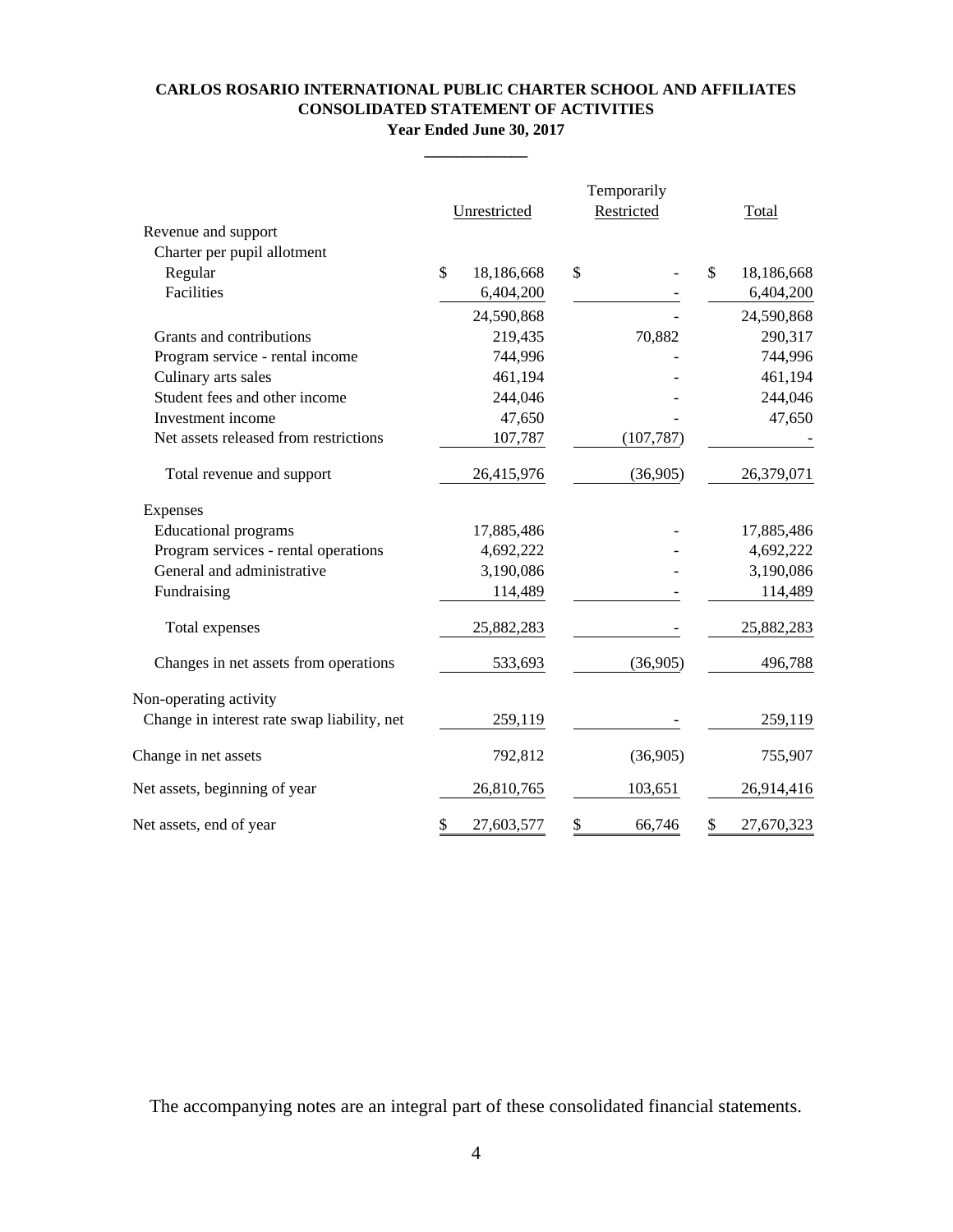### **CARLOS ROSARIO INTERNATIONAL PUBLIC CHARTER SCHOOL AND AFFILIATES CONSOLIDATED STATEMENT OF ACTIVITIES Year Ended June 30, 2016**

**\_\_\_\_\_\_\_\_\_\_\_\_\_**

|                                             |              |              | Temporarily   |                  |
|---------------------------------------------|--------------|--------------|---------------|------------------|
|                                             |              | Unrestricted | Restricted    | Total            |
| Revenue and support                         |              |              |               |                  |
| Charter per pupil allotment                 |              |              |               |                  |
| Regular                                     | $\mathbb{S}$ | 17,040,171   | \$            | \$<br>17,040,171 |
| Facilities                                  |              | 6,302,357    |               | 6,302,357        |
|                                             |              | 23,342,528   |               | 23, 342, 528     |
| Grants and contributions                    |              | 199,124      | 47,195        | 246,319          |
| Program service - rental income             |              | 789,646      |               | 789,646          |
| Culinary arts sales                         |              | 448,234      |               | 448,234          |
| Student fees and other income               |              | 333,419      |               | 333,419          |
| Investment income                           |              | 131,574      |               | 131,574          |
| Net assets released from restrictions       |              | 77,400       | (77, 400)     |                  |
| Total revenue and support                   |              | 25,321,925   | (30,205)      | 25,291,720       |
| Expenses                                    |              |              |               |                  |
| <b>Educational programs</b>                 |              | 17,745,443   |               | 17,745,443       |
| Program services - rental operations        |              | 5,259,565    |               | 5,259,565        |
| General and administrative                  |              | 3,176,205    |               | 3,176,205        |
| Fundraising                                 |              | 74,358       |               | 74,358           |
| Total expenses                              |              | 26,255,571   |               | 26, 255, 571     |
| Changes in net assets from operations       |              | (933, 646)   | (30,205)      | (963, 851)       |
| Non-operating activity                      |              |              |               |                  |
| Change in interest rate swap liability, net |              | 63,917       |               | 63,917           |
| Change in net assets                        |              | (869, 729)   | (30,205)      | (899, 934)       |
| Net assets, beginning of year               |              | 27,680,494   | 133,856       | 27,814,350       |
| Net assets, end of year                     | \$           | 26,810,765   | \$<br>103,651 | \$<br>26,914,416 |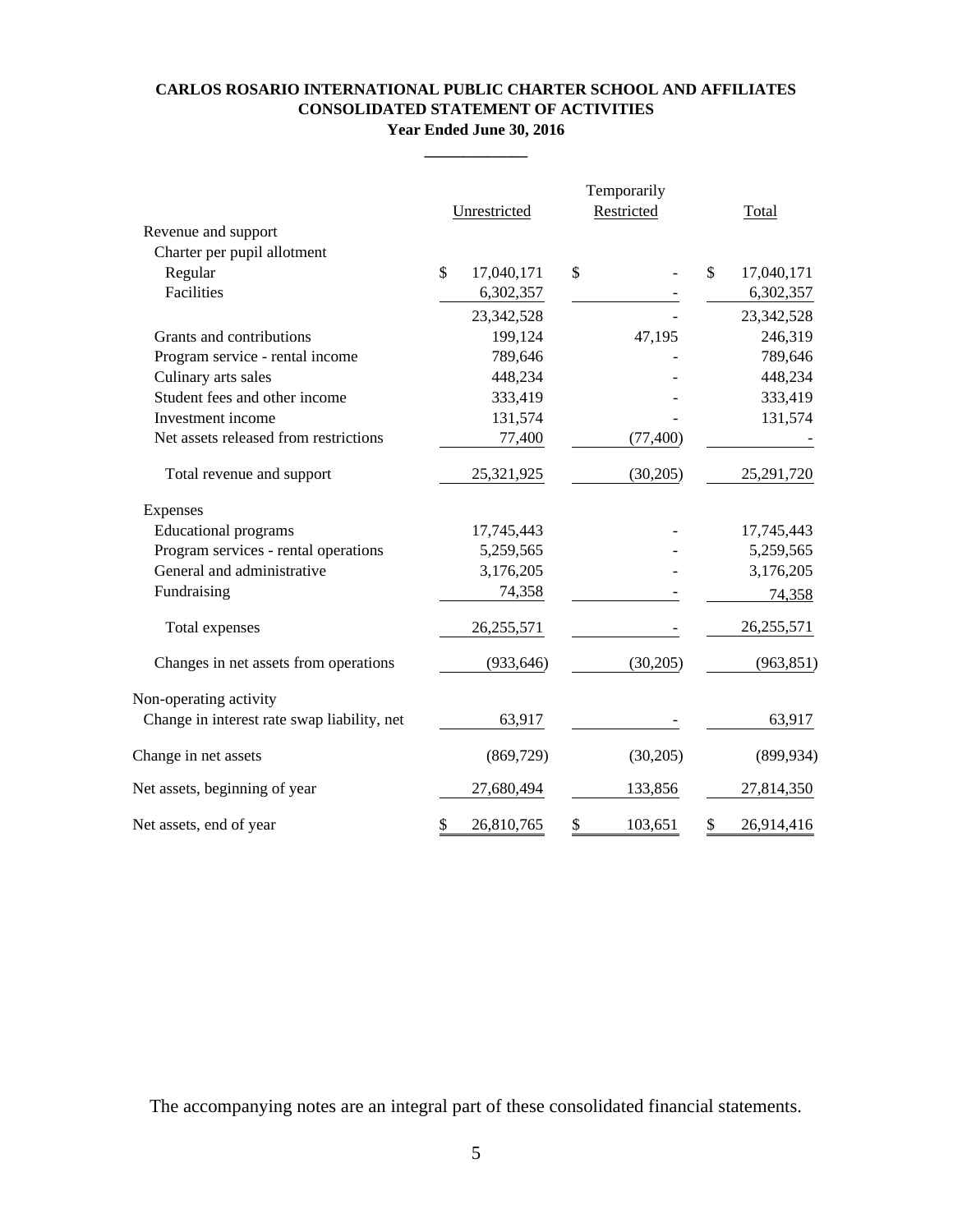### **CONSOLIDATED STATEMENT OF CASH FLOWS Years Ended June 30, 2017 and 2016 CARLOS ROSARIO INTERNATIONAL PUBLIC CHARTER SCHOOL AND AFFILIATES**

**\_\_\_\_\_\_\_\_\_\_\_\_\_**

|                                              |               | 2017        | 2016             |
|----------------------------------------------|---------------|-------------|------------------|
| Cash flows from operating activities         |               |             |                  |
| Change in net assets                         | $\mathsf{\$}$ | 755,907     | \$<br>(899, 934) |
| Reconciling adjustments                      |               |             |                  |
| Depreciation and amortization                |               | 2,305,050   | 2,901,077        |
| Net unrealized losses (gains) on investments |               | 37,660      | (50,056)         |
| Changes in operating assets and liabilities  |               |             |                  |
| Grants and other receivables                 |               | (23,954)    | 259,131          |
| Prepaid expenses                             |               | 423,291     | (292, 436)       |
| Other assets                                 |               | 137,359     | 1,136,815        |
| Accounts payable                             |               | 45,788      | (1,516,614)      |
| Accrued salaries and related expenses        |               | (32,769)    | (962, 228)       |
| Interest rate swap liability                 |               | (259, 119)  | (63, 917)        |
| Deferred revenue                             |               | (27,940)    | (5,371)          |
| Deposits                                     |               |             | 29,557           |
| Deferred rent                                |               | 146,274     | (79,310)         |
| Other liabilities                            |               | (240, 242)  | 597,866          |
| Net cash provided by operating activities    |               | 3,267,305   | 1,054,580        |
| Cash flows from investing activities         |               |             |                  |
| Proceeds from certificates of deposit        |               | 1,052,795   | 1,460,190        |
| Purchase of certificates of deposit          |               | (1,096,000) | (1,494,000)      |
| Collections on note receivable               |               | (27, 285)   | 224,964          |
| Purchase of property and equipment           |               | (3,439,621) | (898, 359)       |
| Net cash used by investing activities        |               | (3,510,111) | (707, 205)       |
| Cash flows from financing activities         |               |             |                  |
| Repayment of debt                            |               | (802, 195)  | (1,068,685)      |
| Net decrease in cash and cash equivalents    |               | (1,045,001) | (721, 310)       |
| Cash and cash equivalents, beginning of year |               | 20,804,093  | 21,525,403       |
| Cash and cash equivalents, end of year       | \$            | 19,759,092  | \$<br>20,804,093 |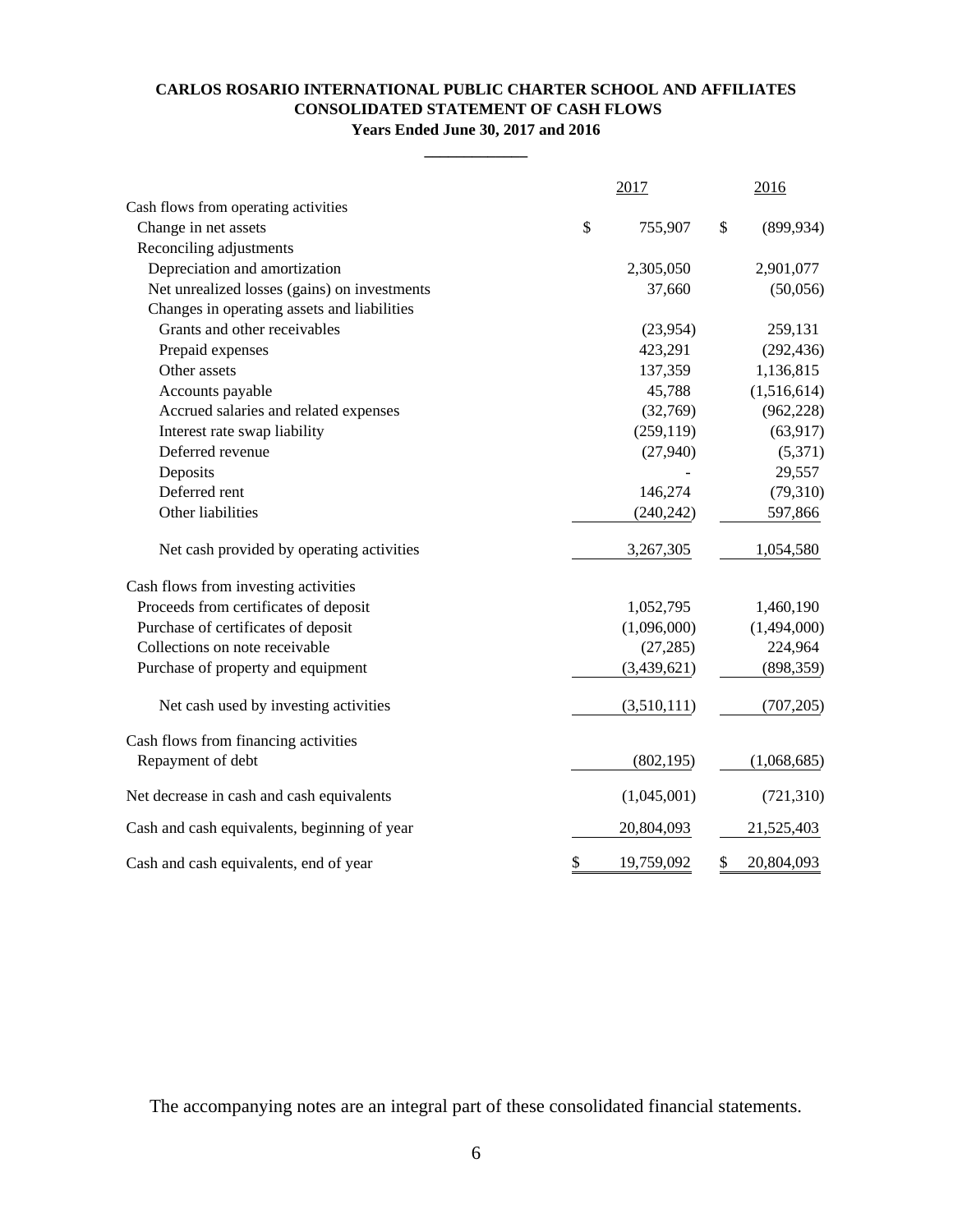\_\_\_\_\_\_\_\_\_\_\_\_

#### **1. Organization**

The Carlos Rosario International Public Charter School (the School) was organized in September 1998 under the District of Columbia School Reform Act of 1995. The School's mission is to provide education that prepares the diverse adult immigrant population of Washington, DC to become invested, productive citizens and members of the American society who give back to family and community. The School accomplishes this through excellence in teaching and learning in partnership with the community by fostering a safe and compassionate learning environment.

The School offers classes to adults in subjects including English, U.S. Citizenship, GED preparation, computer literacy, culinary arts, and family literacy. There were approximately 2,050 and 2,025 students enrolled for the school years ended June 30, 2017 and 2016, respectively.

Community Capital Corporation (CCC) was incorporated on February 26, 2001, as a  $501(c)(3)$  nonprofit corporation under the laws of the District of Columbia. CCC was founded to provide, acquire, renovate, own, and operate facilities to house community service and nonprofit organizations, primarily the School, and to serve the needs of the immigrant population of the Washington D.C. area.

Community Capital Corporation-Sonia Gutierrez Campus (CCC-SGC) was incorporated on October 10, 2012, as a nonprofit  $501(c)(2)$  title holding corporation under the laws of the District of Columbia. CCC-SGC was formed to hold the real state property located at 514 V Street, Washington D.C., to be developed for educational uses on behalf of its parent, CCC.

#### Use of Estimates

The preparation of financial statements in conformity with accounting principles generally accepted in the United States of America requires management to make estimates and assumptions that affect the reported amounts of assets and liabilities and disclosure of contingent assets and liabilities at the date of the financial statements and the reported amounts of revenues and expenses during the reporting period. Actual results could differ from those estimates.

## Principles of Consolidation

The accompanying consolidated financial statements include all of the accounts of the School, CCC, and CCC-SGC. All material intercompany transactions and balances have been eliminated.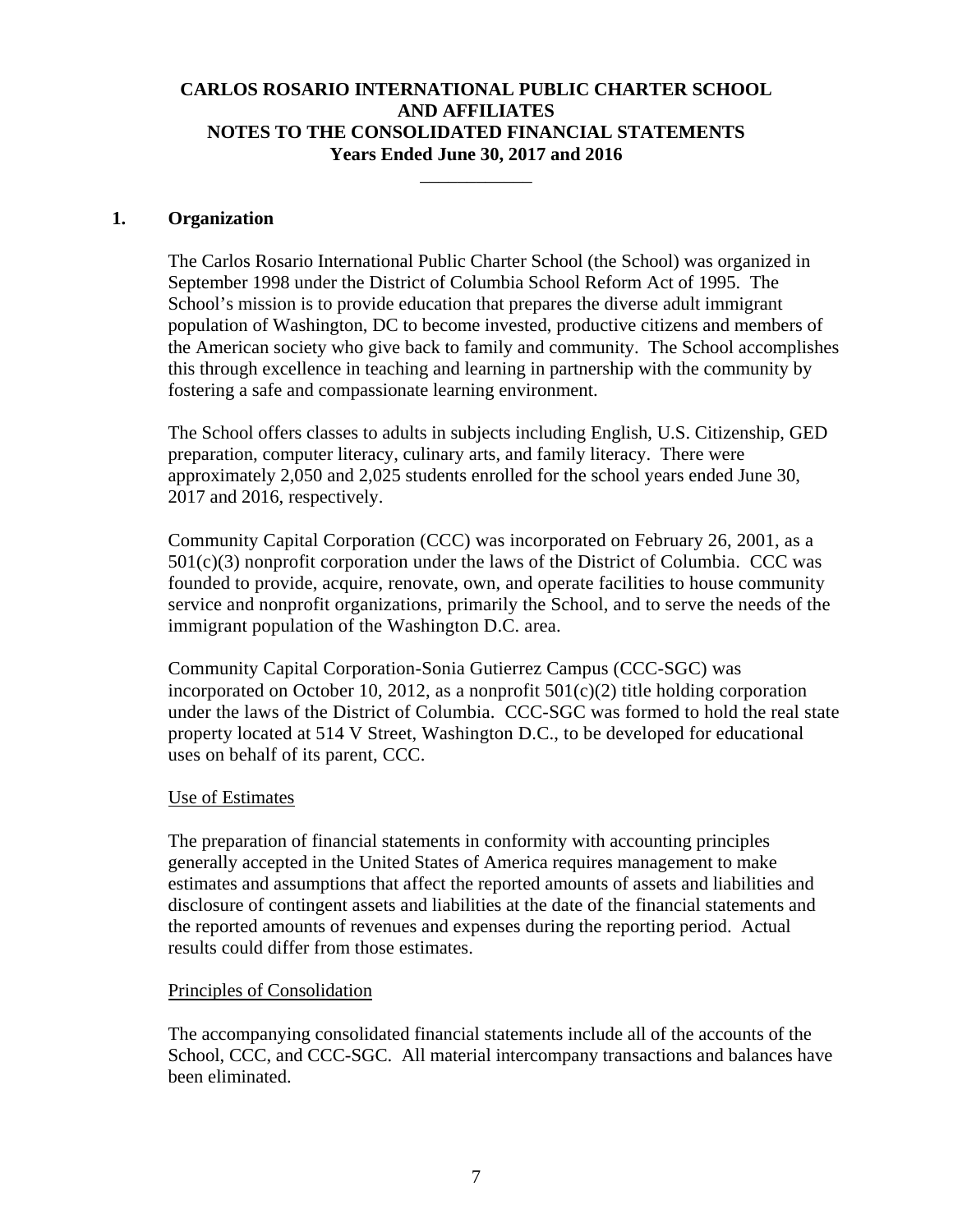\_\_\_\_\_\_\_\_\_\_\_\_

## **2. Summary of Significant Accounting Policies**

#### Tax Status

Under the provision of Section  $501(c)(3)$  of the Internal Revenue Code and the applicable income tax regulations of the District of Columbia, the School and CCC are exempt from taxes on income other than unrelated business income. No provision for income taxes were required for June 30, 2017 and 2016, respectively. However, tax years ended June 30, 2014 through 2016 remain open to examination by the taxing jurisdictions to which the School and CCC are subject, and they have not been extended beyond the applicable statute of limitations.

CCC-SGC is a title-holding organization, exempt from federal income taxes under Section  $501(c)(2)$  of the Internal Revenue Code. Accordingly, no provision for income taxes is required for 2017 or 2016.

### Support and Funding

The School receives a per-pupil allocation from the District of Columbia to cover the cost of academic expenses. This student allocation is on a per-pupil basis and includes academic year funding and a facilities allotment. The School recognizes the funding as revenue and support in the year in which the School term is conducted.

#### Grant Revenue and Support

Revenue and support from government contracts and grants that provide for cost reimbursement is recognized when the related direct and allocated indirect expenses are incurred, deliverables are met, or per-diem services are provided. Revenue recognized in excess of cash received is reported as a grant receivable. Cash received in excess of revenue recognized is reported as deferred revenue.

#### Contributions Receivable

Contributions receivable, if any, are stated at fair value, net of any applicable discounts. An allowance for bad debt is recorded for any uncollectible amounts in the period such a determination is made.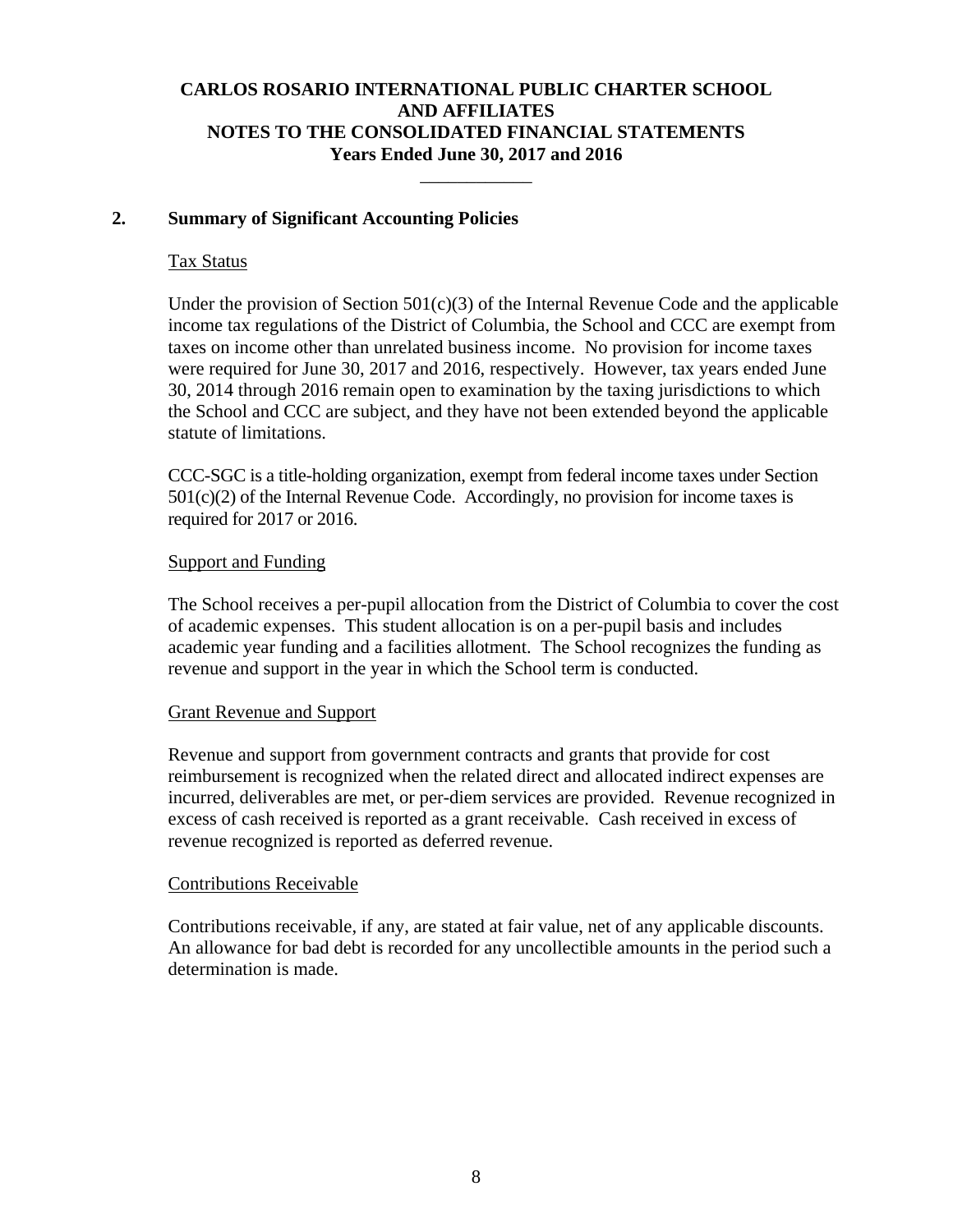\_\_\_\_\_\_\_\_\_\_\_\_

## **2. Summary of Significant Accounting Policies (continued)**

## Contributions and Net Assets

Contributions and unconditional promises to give are recorded as support, at fair value, when received. Contributions and unconditional promises to give that are restricted by the donor as to time or purpose, are reported as an increase in temporarily restricted net assets. When a time restriction ends, or a purpose restriction is accomplished, temporarily restricted net assets are reclassified to unrestricted net assets and reported in the statement of activities as net assets released from restrictions. Donor restricted contributions, whose restrictions are met in the same reporting period, are reported as unrestricted support.

### Program Service Revenue

Program service revenue consists primarily of rental income. Rental income is recognized on a straight-line basis over the terms of the leases. The deferred rent asset results from the difference between cash received under leases and straight-line rental income recognized.

## Cash and Cash Equivalents

The School and its affiliates maintain cash balances at various financial institutions which, at times, may exceed federally insured limits. Cash equivalents at June 30, 2017 and 2016, include money market accounts. The School has not experienced any losses related to these accounts and does not believe it is exposed to any significant credit risk on cash and cash equivalents. For the purposes of the statement of cash flows, the School and its affiliates considers all highly liquid debt instruments with a maturity of three months or less to be cash equivalents, except the cash and cash equivalents held as part of the long-term investments.

#### Investments

Investments in certificates of deposit are recorded at fair value, which approximates cost. The fair values of certificates of deposit are based on the custodian's analysis of interest rates, credit risk, investment terms, and other factors.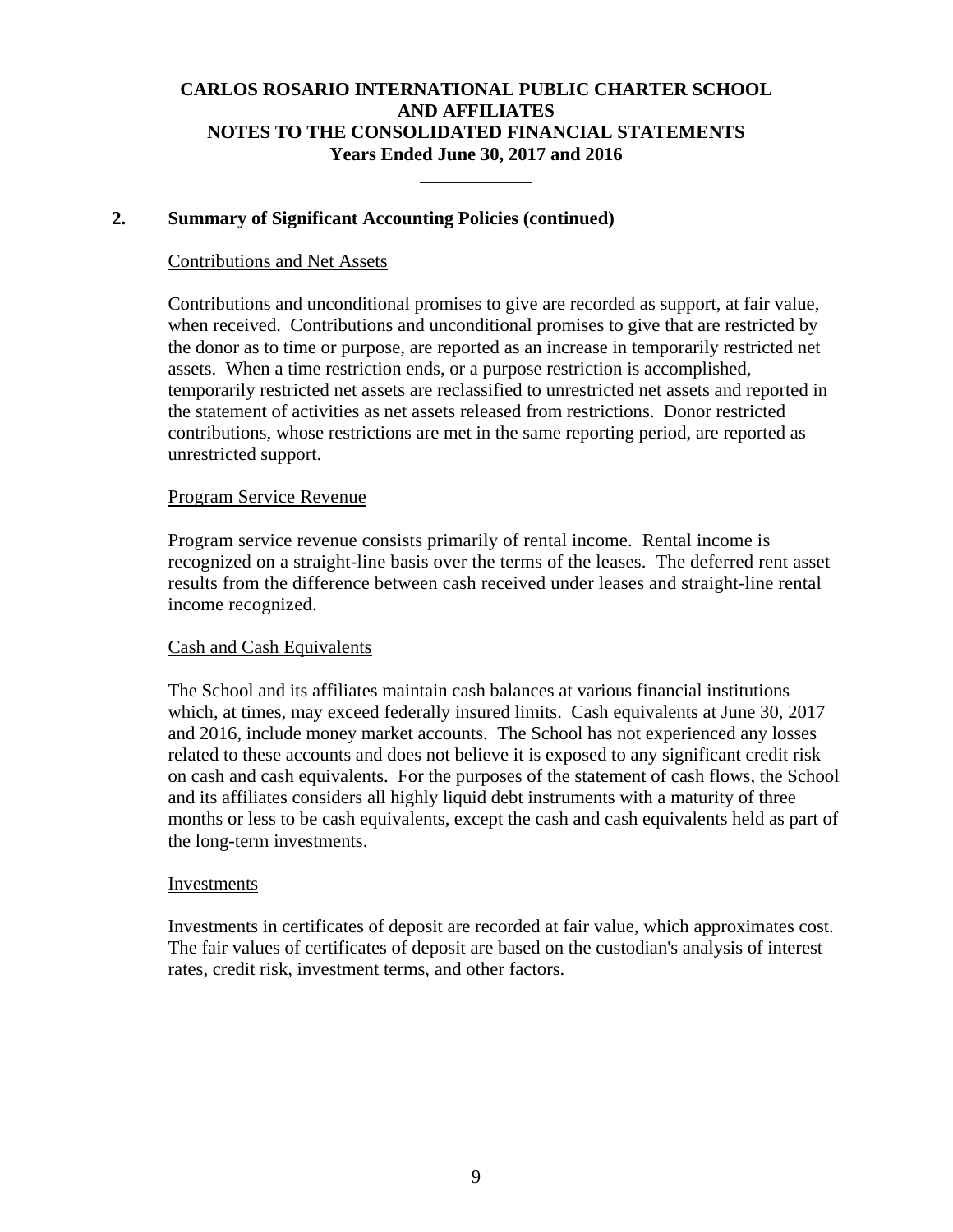\_\_\_\_\_\_\_\_\_\_\_\_

## **2. Summary of Significant Accounting Policies (continued)**

### Cost of Issuance

The entities' cost of issuance of the tax-exempt bonds refinancing and financing under the New Market Tax Credit Program (NMTC) consists of underwriters' fees, professional fees, printing, and other costs. The cost of issuance is reported as a discount to the debt.

The cost of issuance for the bond was fully amortized in 2014 year due to the refinancing of the Harvard Street building. The bond was paid in full with the proceeds of a new term loan as discussed in Note 6. The term loan's cost of issuance was \$83,764 and is being amortized on a straight-line basis over the 10-year term of the loan. The cost of issuance of the financing under the NMTC was \$722,253 and is being amortized on a straight-line basis over the 32-year term of the financing under the NMTC. The discount amortization, reported as interest expense, totaled \$32,452, for each of the years ended June 30, 2017 and 2016.

### Property and Equipment

The School and its affiliates capitalize all property and equipment purchased in excess of \$10,000. Property and equipment is recorded at cost, and donated property is recorded at fair market value. Maintenance and repairs are expensed as incurred. Significant renewals and betterments are capitalized.

Depreciation and amortization is computed using the straight-line method over the estimated useful lives of the assets, ranging from three to twenty years. The statements of financial position also reflect assets obtained under capital lease agreements. Amortization for capital leased assets is calculated as depreciable equipment. The amortization of leasehold improvements is recorded over the shorter of the lease term or the estimated useful life of the improvements.

At the time assets are retired or otherwise disposed of, the property and related accumulated depreciation and amortization accounts are relieved of the applicable amounts and any gain or loss is credited or charged to income. Maintenance and repair costs are charged to expense as incurred.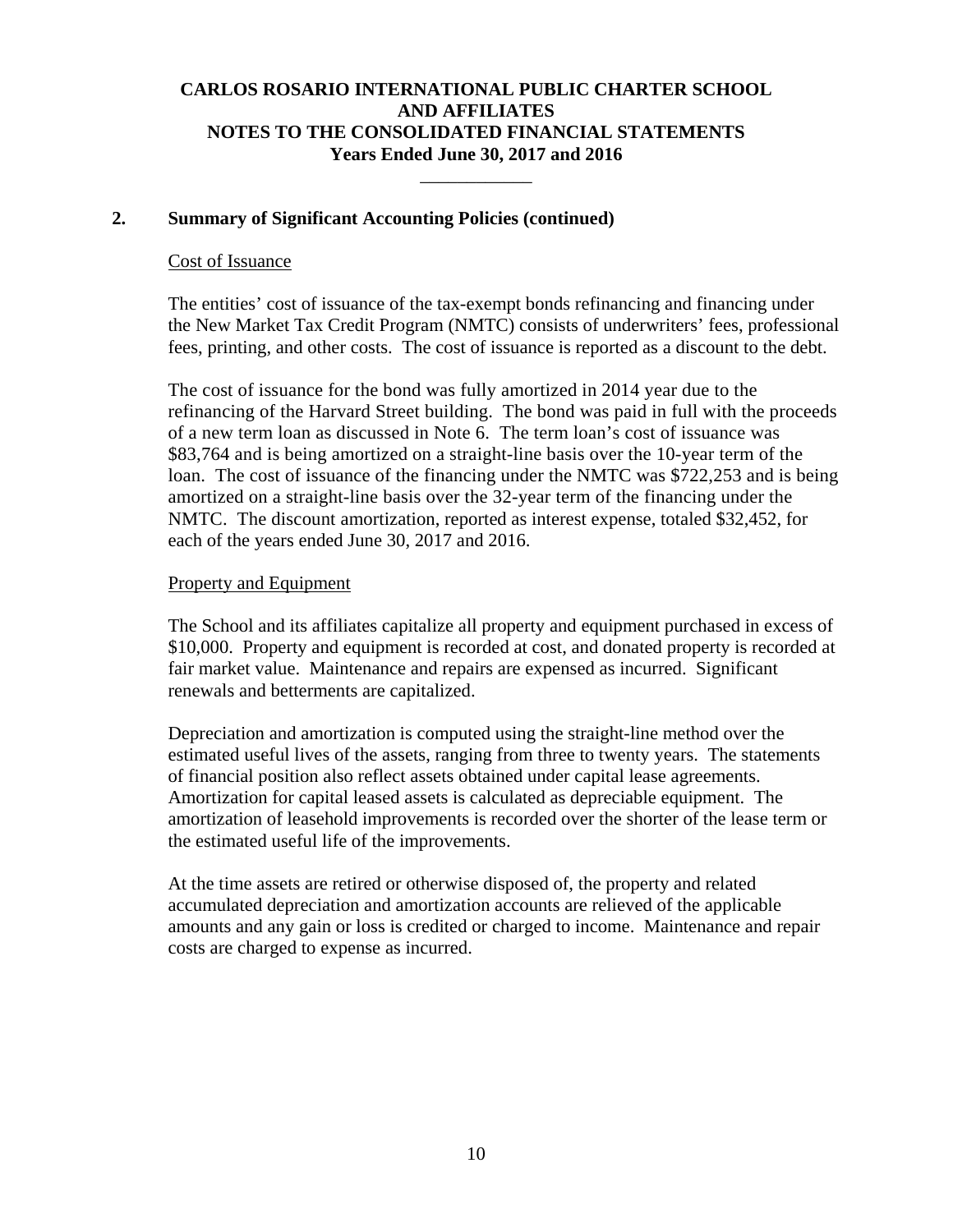\_\_\_\_\_\_\_\_\_\_\_\_

## **2. Summary of Significant Accounting Policies (continued)**

### Functional Allocation of Expenses

The costs of providing the programs have been summarized on a functional basis in the consolidated statement of activities. Accordingly, certain costs have been allocated to the appropriate programs and administrative services based on the functions they directly benefit or upon management's estimates of the proportion of the expenses applicable to each function. General and administrative expenses include those expenses that are not directly identifiable with any specific function but that provide for the overall support and direction for the School.

### Reclassification

Certain amounts on the prior-year consolidated financial statements have been reclassified to conform with the current year presentation.

### Subsequent Events

Management has evaluated subsequent events through November 30, 2017, which is the date the consolidated financial statements were available to be issued.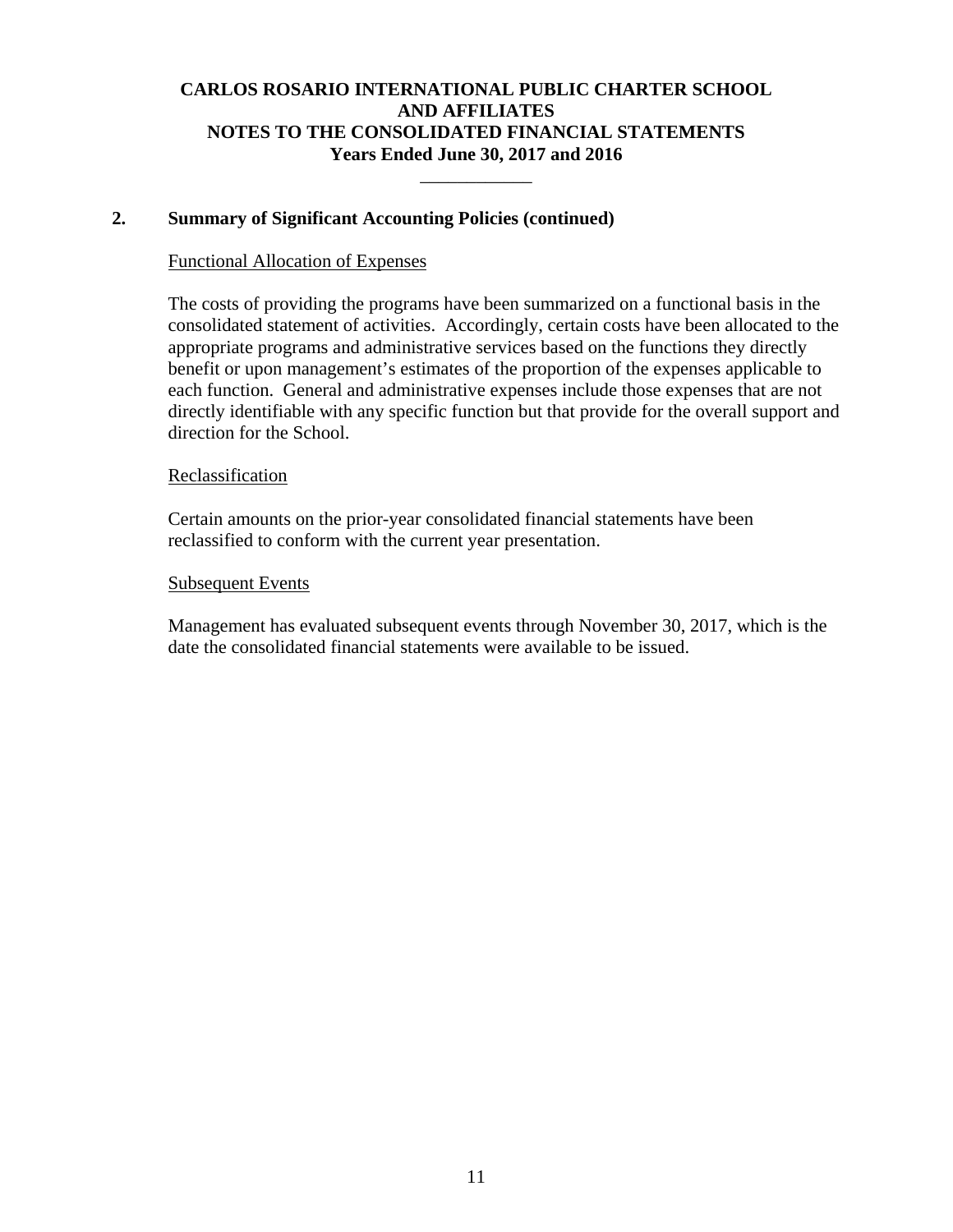\_\_\_\_\_\_\_\_\_\_\_\_

### **3. Property and Equipment**

The following summarizes property and equipment by major asset categories as of June 30, 2017 and 2016:

 $\sim$   $\sim$   $\sim$ 

 $\sim$   $\sim$   $\sim$ 

|                                                 |   | 2017         |   | 2016           |
|-------------------------------------------------|---|--------------|---|----------------|
| Land                                            | S | 2,082,852 S  |   | 2,082,852      |
| Leasehold improvements                          |   | 39.249.030   |   | 36,284,267     |
| Computers and software                          |   | 3,095,108    |   | 2,792,103      |
| Furniture and fixtures                          |   | 1,251,863    |   | 1,227,150      |
| Equipment                                       |   | 2,212,232    |   | 1,979,450      |
| Capital leased equipment                        |   | 81,315       |   | 81,315         |
| Vehicles                                        |   | 512,316      |   | 422,379        |
| Construction in progress                        |   |              |   | 175,579        |
| Total                                           |   | 48, 484, 716 |   | 45,045,095     |
| Less: accumulated depreciation and amortization |   | (19,614,537) |   | (17, 309, 487) |
| Property and equipment, net                     | S | 28,870,179   | S | 27.735.608     |

The School and CCC have capitalized costs for leasehold improvements at a property leased from the District of Columbia (Note 5). The capitalized balance as of June 30, 2017 and 2016, were \$11,197,629 and \$8,248,663, respectively, and is being amortized as discussed in Note 2.

## Sonia Gutierrez Campus Property

During December 2011, CCC purchased land for approximately \$2 million and title to the property was transferred to CCC-SGC during 2013. The parcel of land was developed as an additional campus to be leased by the Carlos Rosario International Public Charter School and a non-related entity (Note 5). The development costs, including furniture and fixtures, were approximately \$19 million. The land acquisition has been financed by a grant totaling \$2.2 million from the District of Columbia's Office of the State Superintendent of Education (OSSE). A certificate of occupancy was obtained in September 2013.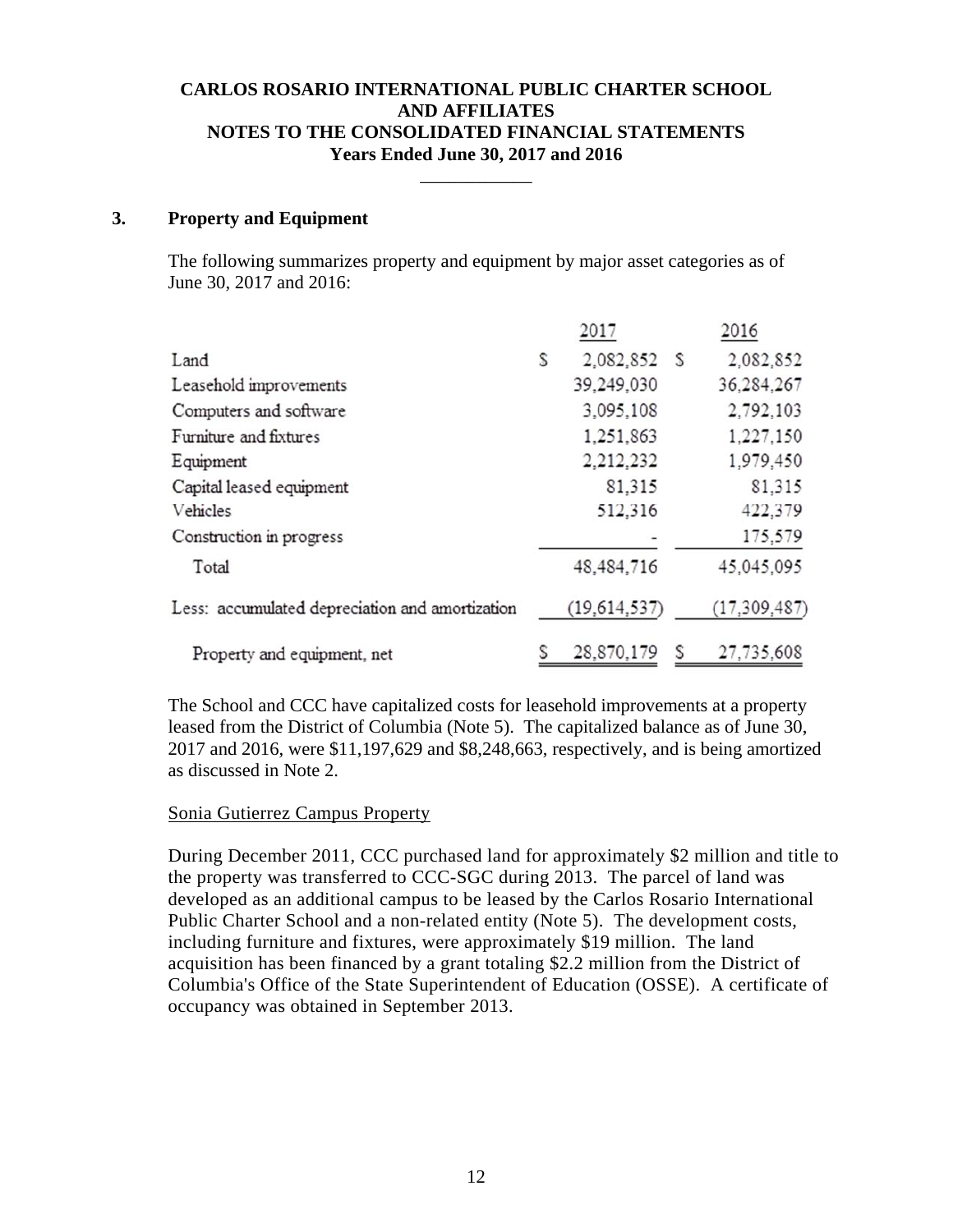\_\_\_\_\_\_\_\_\_\_\_\_

## **3. Property and Equipment (continued)**

The construction and equipment purchase was financed by Bank of America through a qualified equity investment, under the New Market Tax Credit Program between CCC-SGC and the lenders Banc of America CDE V LLC and ESIC New Market Partners Limited Partnership (Note 6).

Total depreciation and amortization expense for the years ended June 30, 2017 and 2016 were \$2,305,050 and \$2,901,077, respectively.

## **4. Net Assets**

Temporarily restricted net assets at June 30, 2017 and 2016, are available for the following purposes:

|                                   |              | 2017   | 2016             |
|-----------------------------------|--------------|--------|------------------|
| Student scholarships              | <sup>S</sup> |        | 56,206 \$ 91,086 |
| <b>IME BECAS - Scholarship</b>    |              | 10,540 | 12,565           |
| Temporarily restricted net assets | <sup>S</sup> |        | 66,746 \$103,651 |

Net assets were released from donor restrictions by incurring expenses satisfying the restricted purposes.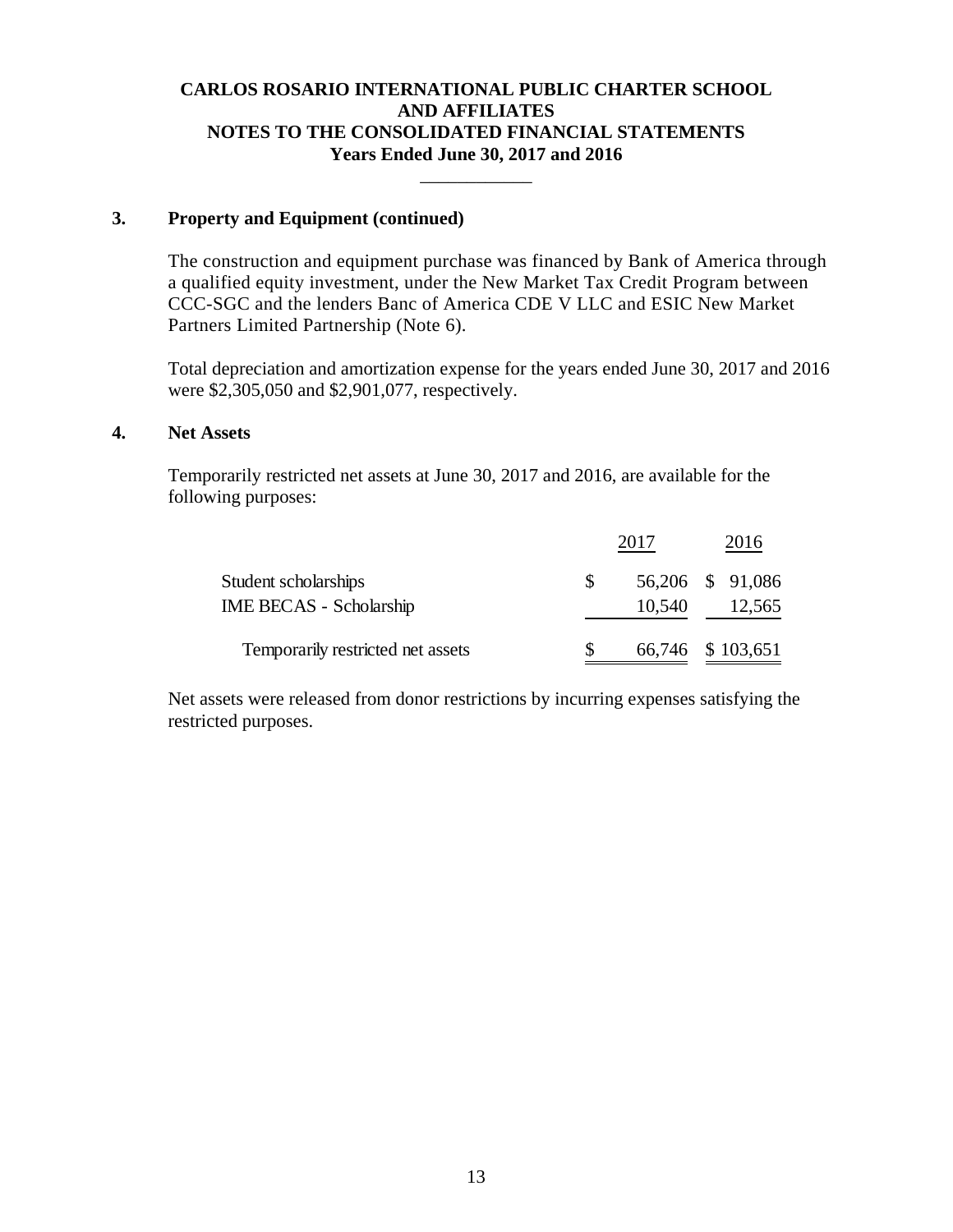\_\_\_\_\_\_\_\_\_\_\_\_

## **5. Commitments and Contingencies**

## Operating Lease – Harvard Street

CCC has a long-term lease agreement with the District of Columbia for property that required substantial building improvements (Note 3). The lease commenced in July 2001 and expires in 2021. Future minimum payments under this non-cancelable operating lease are as follows:

| Year ending June 30, 2018 | \$<br>70,000  |
|---------------------------|---------------|
| 2019                      | 70,000        |
| 2020                      | 70,000        |
| 2021                      | 70,000        |
| 2022                      | 5,833         |
| Total                     | \$<br>285,833 |

CCC has, in turn, sublet office and classroom space in this building to the School. Rental expense under this operating lease for both years ended June 30, 2017 and 2016, was \$70,000.

## Sonia Gutierrez Campus

On October 12, 2012, CCC signed a sublease agreement with the School for classroom and office space developed at V Street for a period of twenty-five years commencing on the delivery date, which is the date the certificate of occupancy was issued. The sublease has been accounted for as a capital lease. Under the sublease terms, the School started paying rent to CCC in October 2013.

On October 31, 2012, CCC signed a sublease agreement with an unrelated party for office and cafeteria space developed at V Street for non-exclusive use in common with other tenants for a period of fifteen years commencing on the delivery date, which is the date the certificate of occupancy was issued. Under the sublease terms, the entity started paying rent the first day of the first month following the delivery date.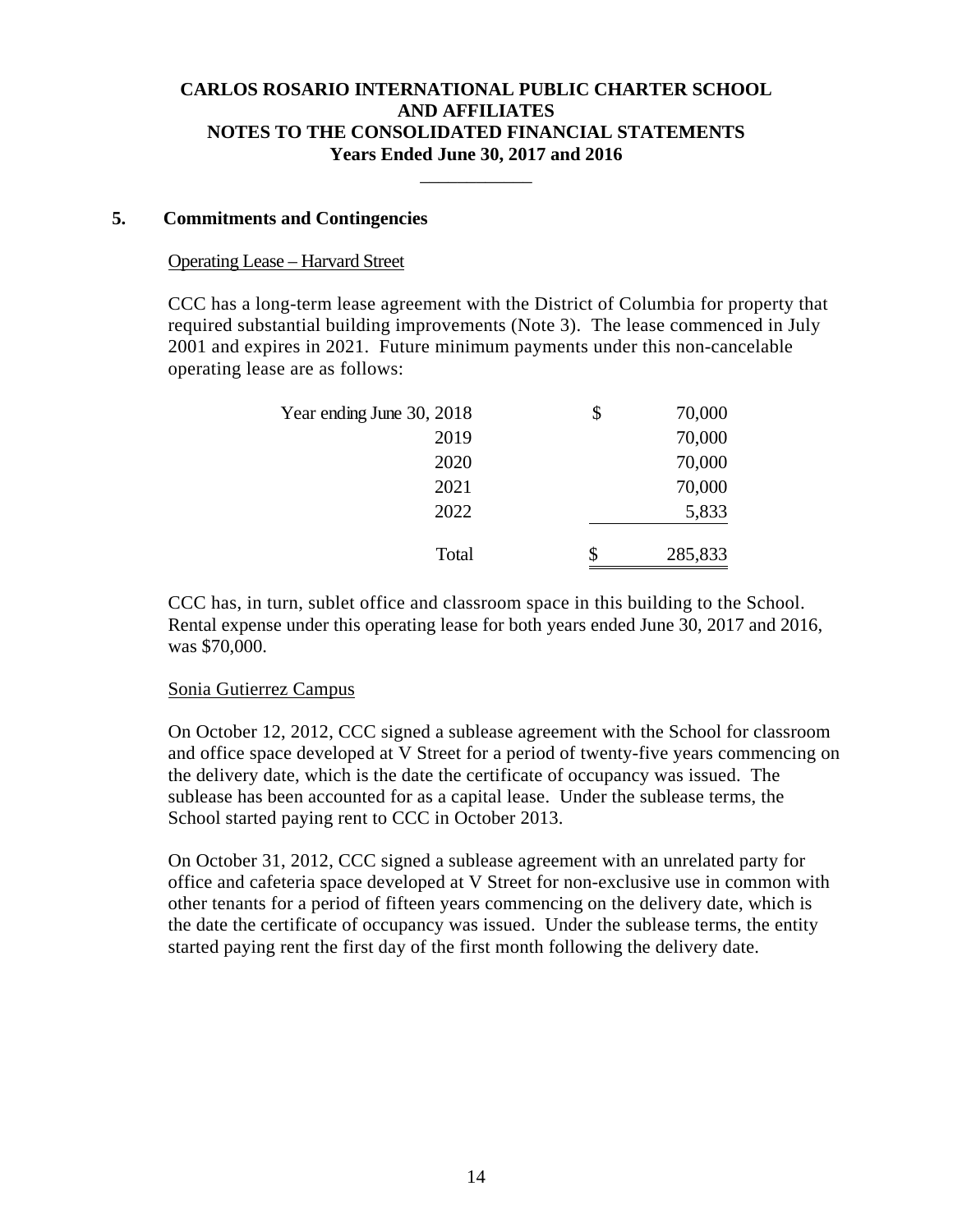\_\_\_\_\_\_\_\_\_\_\_\_

## **5. Commitments and Contingencies (continued)**

This operating sublease (Sonia Gutierrez Campus) calls for monthly rent with annual increases until the expiration of the sublease. The total lease payments are recorded as rental income on a straight-line basis over the lease period, which results in a deferred rent asset. The deferred rent balance as of June 30, 2017 and 2016, totaled \$313,961 and \$248,068 . Rental income for the years ended June 30, 2017 and 2016 was \$1,677,517 and \$2,034,732, respectively.

The minimum commitments to be collected under the V Street non-cancelable operating sublease are as follows:

| Year ending June 30, 2018 |                     | S | 475,000   |
|---------------------------|---------------------|---|-----------|
|                           | 2019                |   | 489,000   |
|                           | 2020                |   | 503,000   |
|                           | 2021                |   | 519,000   |
|                           | 2022                |   | 534,000   |
|                           | 2023 and thereafter |   | 3,719,000 |
|                           | Total               |   | 6,239,000 |

#### Employment Contract

The School has an employment-transition contract with its former President, which provides for future payments as services are rendered. The transition period ends upon the Executive's retirement on December 31, 2017.

The School has an employment contract with its Chief Executive Officer, which provides for future payments as services are rendered. The agreement is for a five-year period ending on August 1, 2019.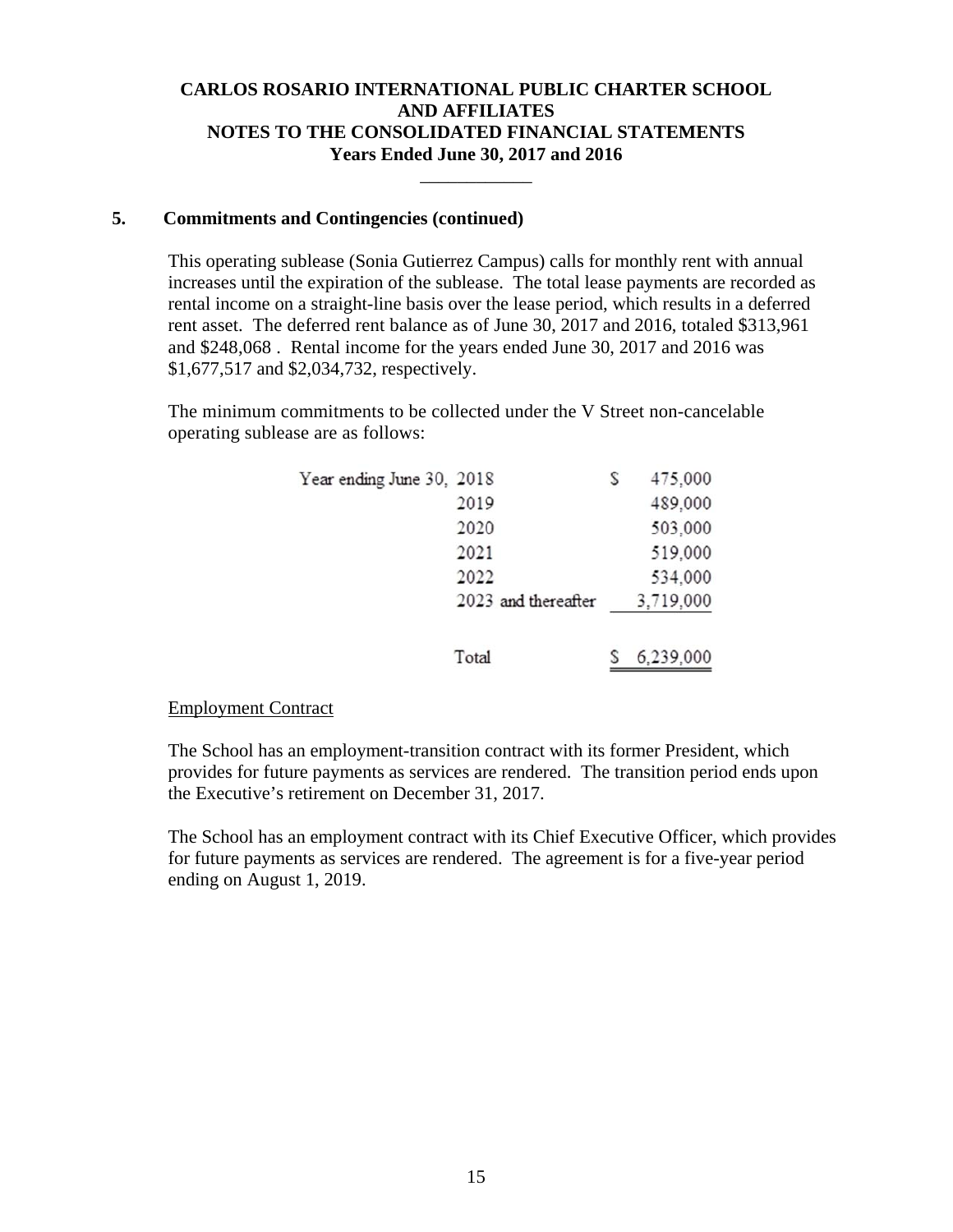\_\_\_\_\_\_\_\_\_\_\_\_

### **6. Long Term Liabilities**

#### Bond Payable

 On June 13, 2002, CCC issued a \$9,300,000 Revenue Bond through the District of Columbia Pooled Loan Program Revenue Bond, Series A, to finance the renovation and construction of its leased facility. The bond was payable over 20 years with principal payments specified by the bond debt service schedule. The Revenue Bond was fully paid in August 2013, with the proceeds of a term loan from Bank of America, discussed below.

The bond had a floating interest rate, as established weekly by the remarketing agent, based on the London Inter-Bank Offer Rate (LIBOR). However, CCC has entered into an interest rate swap agreement discussed below. Interest expense related to the bond payable was \$211,607 and \$221,679 for the years ended June 30, 2017 and 2016, respectively (before adjustment for the interest rate swap discussed below).

## Interest Rate Swap

CCC entered into an interest rate swap agreement through Bank of America to reduce the impact of market changes in the variable interest rate for the bonds payable. The agreement effectively changed CCC's interest rate exposure on the floating rate notes to a fixed rate of 4.79%. The interest rate swap agreement matures in 2023, prior to the time the bonds mature. CCC's credit risk is limited to the fair market value of the interest rate swap liability, which totaled \$455,244 and \$714,363 at June 30, 2017 and 2016, respectively.

The difference to be paid or received varies as short-term interest rates change and is recognized separately as a change in unrestricted net assets on the statement of activities. The amount recorded as an increase to unrestricted net assets for the years ended June 30, 2017 and 2016, was \$259,119 and \$63,917, respectively.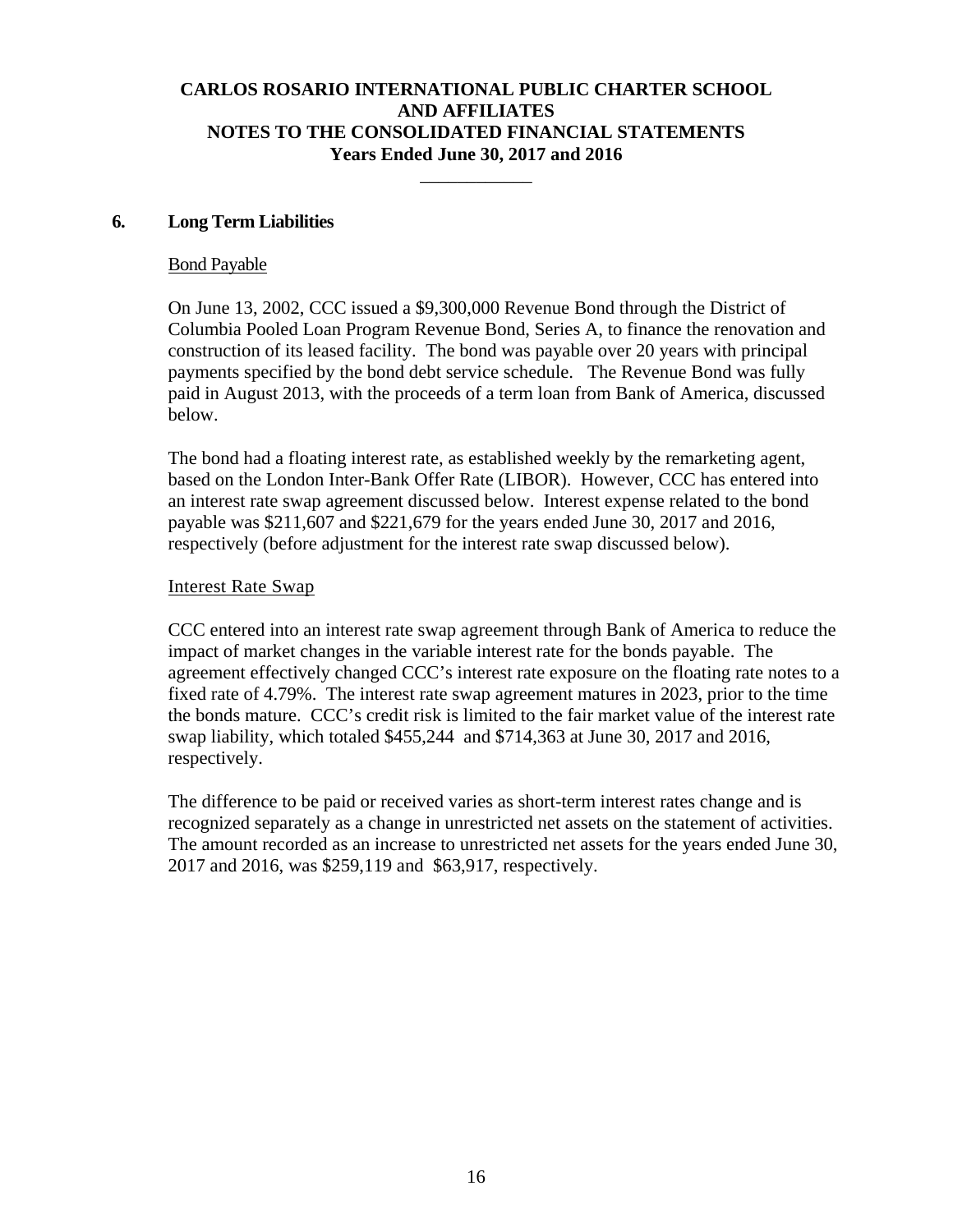\_\_\_\_\_\_\_\_\_\_\_\_

### **6. Long Term Liabilities (continued)**

#### Harvard Street Refinance

 On August 1, 2013, CCC entered into a ten-year term loan agreement for \$6,107,104 with Bank of America with respect to the Harvard Street campus. The proceeds of the term loan were used to pay off the bond payable described above. The first payment was due on September 1, 2013 and matures on August 1, 2023. The loan bears a floating interest rate equal to the LIBOR Daily Floating Rate plus one hundred seventy-five basis points per annum (the floating rate) (1.23% in 2017). Under the terms of the loan the interest rate swap agreement is to remain in effect.

 The School has guaranteed the performance of the loan obligation. The term loan requires the School to comply with certain financial covenants. The School has met such covenants as June 30, 2017 and 2016. The outstanding balance of the term loan as of June 30, 2017 and 2016 were \$4,218,578 and \$4,757,341, respectively. Interest expense related to the ten-year term loan totaled \$111,071 and \$105,101 for the years ended June 30, 2017 and 2016.

#### Financing under the New Market Tax Credit Program

 On October 31, 2012, CCC-SGC entered into a master loan and disbursement agreement with Banc of America CDE V, LLC, a North Carolina limited liability company (BOA CDE) and ESIC New Markets Partners Limited Partnership, a Maryland limited partnership (ESIC CDE) (collectively referred to as the lenders), to fund the development and construction of the Sonia Gutierrez Campus (Note 3). All proceeds from said loans were deposited into a NMTC loan disbursement account pursuant to periodic draw requests approved by Bank of America (the Agent).

Bank of America N.A., in its capacity as senior leverage lender, has made a leverage loan in the principal amount of \$8,443,200 to the Bank of America Investment Fund. Further, CCC made a leverage loan in the principal amount of \$3,518,000, known as the junior leverage loan, and Banc of America CDE V, LLC has made capital contributions to Bank of America Investment Fund in an aggregate amount of \$5,038,800. Bank of America Investment Fund has been admitted as a member of Banc of America CDE V, LLC, a North Carolina limited liability company, and in consideration of such admission has contributed all of the equity funds, together with the proceeds of the junior leverage loan and the senior leverage loan to the capital of BOA CDE. In turn, CCC-SGC has signed an agreement with Banc of America CDE V LLC (lender), for the above loans known as BOA CDE loans.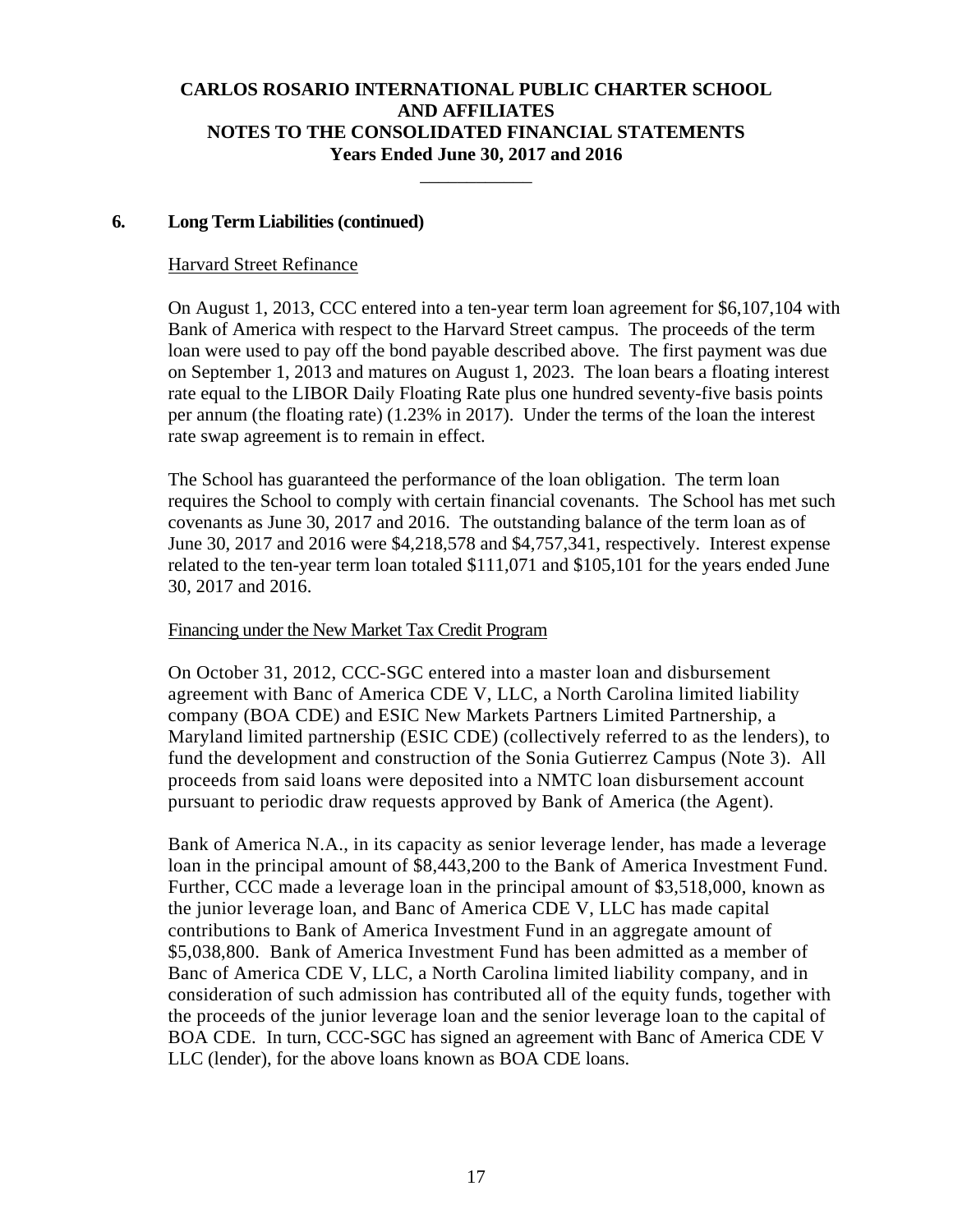\_\_\_\_\_\_\_\_\_\_\_\_

### **6. Long Term Liabilities (continued)**

 Merrill Lynch NMTC Corporation (ML NMTC Lender) has made certain loans in an aggregate principal amount equal to \$4,467,748 (collectively, the ML Upper Tier QLICI Loan) pursuant to a certain loan agreement by and between ML NMTC Lender and ESIC New Markets Partners Limited Partnership. In turn, CCC-SGC has signed an agreement with ESIC New Markets Partners Limited Partnership (lender), for the above loans known as ESIC CDE loans. The terms of the loans and outstanding balances at June 30, 2017, are as follows:

| BOA CDE Loan A. (Above senior leverage loan of \$8,443,200).<br>Interest is accrued monthly starting on January 15, 2013, at an interest<br>rate of 4.34%. Principal payments are due quarterly through the<br>maturity date of October 31, 2044.                   | S | 8,443,200  |
|---------------------------------------------------------------------------------------------------------------------------------------------------------------------------------------------------------------------------------------------------------------------|---|------------|
| BOA CDE Loan B. (Above Banc of America CDE capital contribution<br>of \$5,038,800). Interest is accrued monthly starting on January 15,<br>2013, at an interest rate of .5%. Principal payments are due quarterly<br>through the maturity date of October 31, 2044. |   | 5,038,800  |
| America Investment Fund of \$3,518,000). Interest is accrued monthly<br>starting on January 15, 2013, at an interest rate of 1.0%. Principal<br>payments are due quarterly through the maturity date of October 31,<br>2044.                                        |   | 3,518,000  |
| ESIC CDE Loan A for \$3,941,538. Interest is accrued monthly starting<br>on January 15, 2013, at an interest rate of 4.34%. Principal payments<br>are due quarterly through the maturity date of October 31, 2044.                                                  |   | 3,438,937  |
| ESIC CDE Loan B for \$526,210. Interest is accrued monthly starting<br>on January 15, 2013, at an interest rate of .5%. Principal payments are<br>due quarterly through the maturity date of October 31, 2044.                                                      |   | 526,210    |
| Total                                                                                                                                                                                                                                                               |   | 20,965,147 |

The School and CCC have guaranteed the performance of the NMTC obligations. The obligation is secured, among other things, by the operating and subsidy payments and general revenues of the School and CCC. The borrower is subject to certain financial covenants starting six months after completion of construction. The borrower has passed the financial covenants.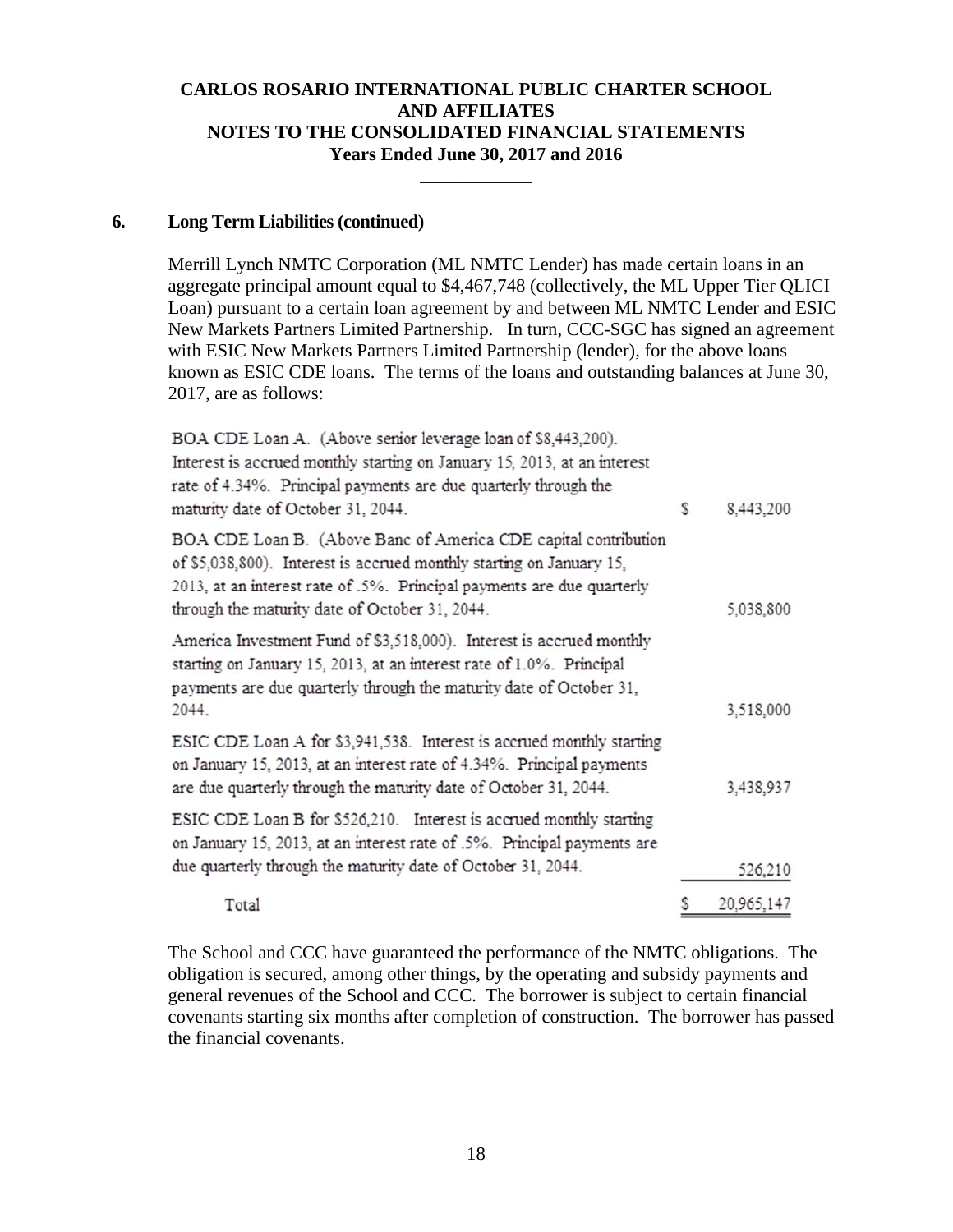\_\_\_\_\_\_\_\_\_\_\_\_

## **6. Long Term Liabilities (continued)**

In addition to the aforementioned loans, CCC-SGC entered into loans with Building Hope, a Charter School Facilities Fund, and the Office of Public Charter School Financing and Support (OPCSFS) for \$750,000 each. The terms of the loans and outstanding balances at June 30, 2016, are as follows:

| Building Hope, a Charter School Facilities Fund Ioan, for \$750,000.                                                                                                                                                                                                                                                                                |               |
|-----------------------------------------------------------------------------------------------------------------------------------------------------------------------------------------------------------------------------------------------------------------------------------------------------------------------------------------------------|---------------|
| Interest is paid quarterly in arrears on the first day of each month for                                                                                                                                                                                                                                                                            |               |
| twelve months. The interest rate of the loan is 6%. Principal                                                                                                                                                                                                                                                                                       |               |
| payments will commence in October 2013, based on a twenty five                                                                                                                                                                                                                                                                                      |               |
| year amortization schedule. A balloon payment is due on the                                                                                                                                                                                                                                                                                         |               |
| maturity date of October 1, 2019.                                                                                                                                                                                                                                                                                                                   | \$<br>699,356 |
| Office of Public Charter School Financing and Support loan for<br>\$750,000. Interest is paid quarterly in arrears on the first day of<br>each month for twelve months. The interest rate of the loan is 6%.<br>Principal payments will commence in October 2013, based on a<br>twenty five year amortization schedule. A balloon payment is due on |               |
| the maturity date of October 1, 2019.                                                                                                                                                                                                                                                                                                               | 699,355       |
| Total                                                                                                                                                                                                                                                                                                                                               | 1,398,711     |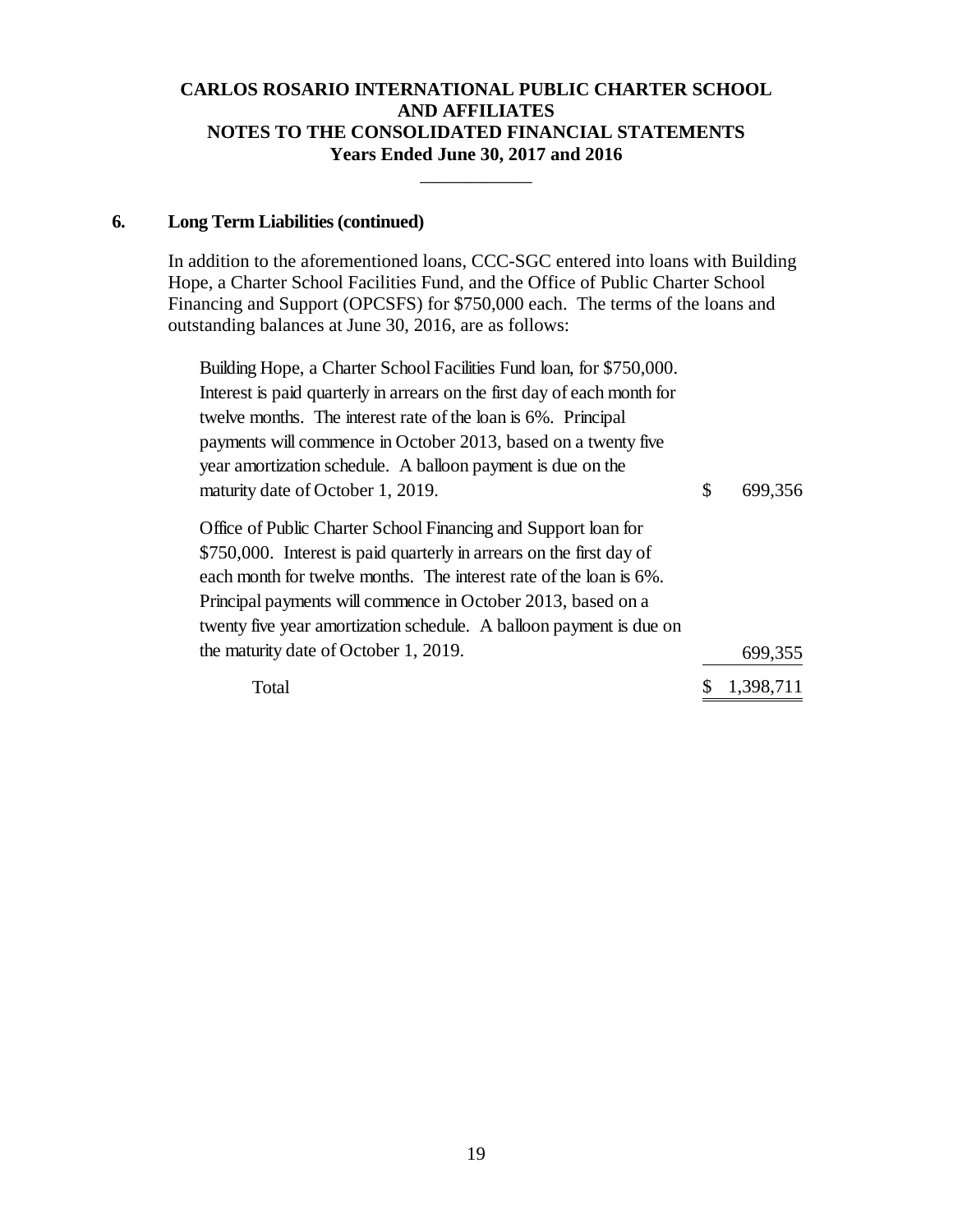\_\_\_\_\_\_\_\_\_\_\_\_

## **6. Long Term Liabilities (continued)**

The following summarized long-term debt, net of short-term debt and cost of issuance as of June 30, 2017 and 2016:

|                                                                                                                                  | 2017         | 2016         |
|----------------------------------------------------------------------------------------------------------------------------------|--------------|--------------|
| NMTC program loans                                                                                                               | \$20,965,147 | \$21,467,748 |
| Building Hope and OPCSFS                                                                                                         | 1,398,711    | 1,429,835    |
| Bank of America term loan                                                                                                        | 4,218,578    | 4,757,341    |
| Total notes payable                                                                                                              | 26,582,436   | 27,654,924   |
| Less: cost of issuance                                                                                                           | 661,556      | 694,008      |
| Subtotal                                                                                                                         | 25,920,880   | 26,960,916   |
| Less: current portion notes payable, net of current portion of<br>cost of issuance of \$32,452 for each of the years ending June |              |              |
| 30, 2017 and 2016                                                                                                                | 802,196      | 1,040,037    |
| Non-current note payable, net of cost of issuance of \$629,104                                                                   |              |              |
| and \$661,556 at June 30 2017 and 2016, respectively                                                                             | \$25,118,684 | \$25,920,879 |

The following summarizes future maturities of long-term debt as of June 30, 2017:

| Year ending June 30, 2018 |                     | S | 834,649      |
|---------------------------|---------------------|---|--------------|
|                           | 2019                |   | 891,478      |
|                           | 2020                |   | 2,406,547    |
|                           | 2021                |   | 1,295,332    |
|                           | 2022                |   | 1,355,970    |
|                           | 2023 and thereafter |   | 19,798,460   |
|                           | Total               |   | \$26,582,436 |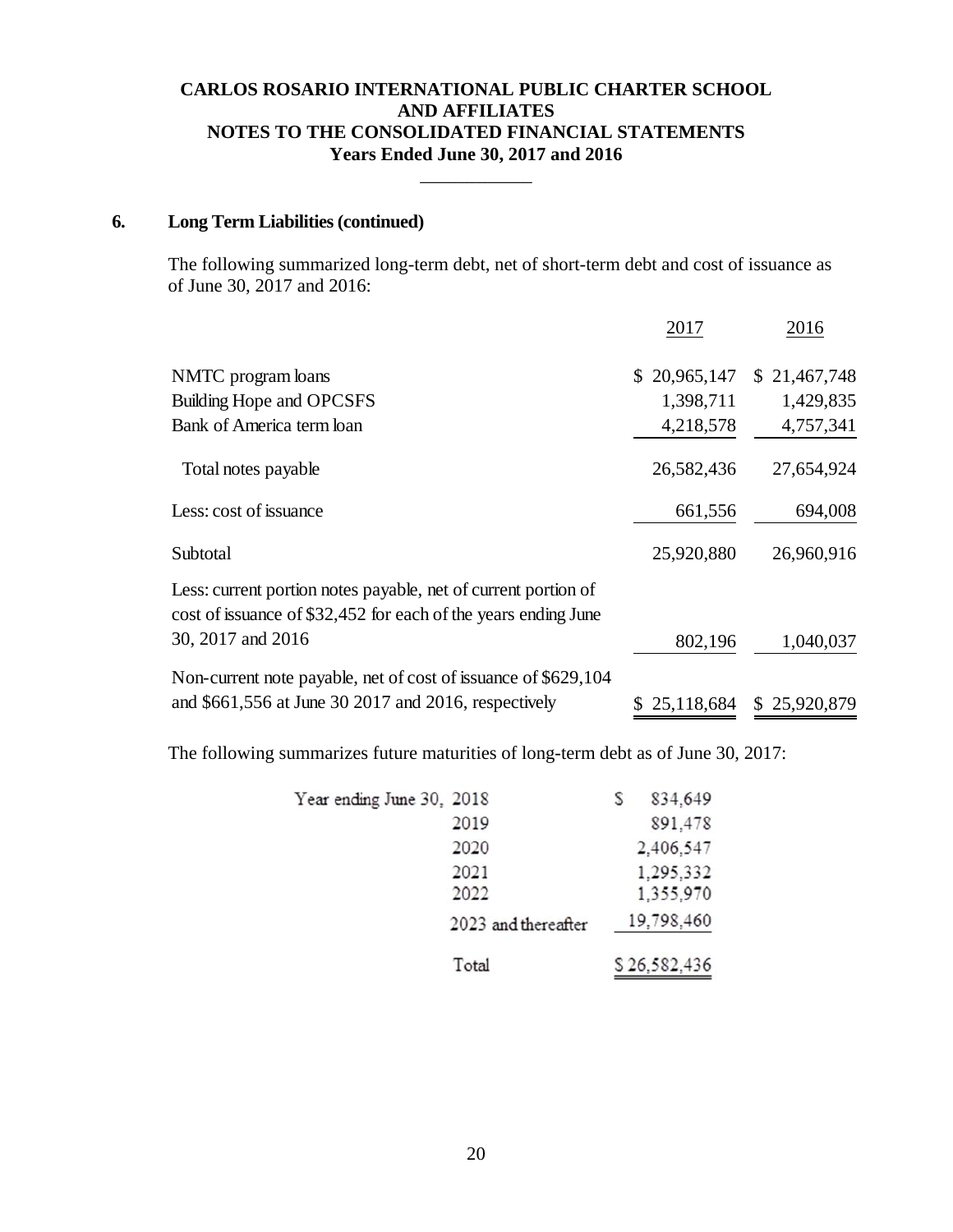\_\_\_\_\_\_\_\_\_\_\_\_

### **7. Retirement Plans**

The School sponsored a 403(b) Plan for all employees that completed 1,000 hours of eligible service. Under this Plan, the School contributed 5% of an eligible employee's base compensation. Participants have the option to rollover their balances to the newly adopted 401(k) Plan or convert their accounts to an IRA. The School plans to terminate the 403(b) Plan when all assets are distributed, as employees rollover their balances to the new 401(k) Plan, or convert their balances into an IRA.

The School adopted a  $401(k)$  Plan effective August 15, 2013 and CCC adopted a  $401(k)$ Plan effective July 1, 2015, for the benefit of all employees over 21 years of age, who have completed six months of service working 17.5 hours weekly (which is equal to 408 hours for six months). The Plans provide for a salary deferral options (pre-tax and Roth), discretionary matching contributions, and a safe harbor non-elective contribution of 3% of employees' compensation. The matching contribution is 300% of the first 1% employees contribute from their compensation. Participants are immediately vested in all contributions.

The School's pension expense under both Plans for the years ended June 30, 2017 and 2016, totaled \$733,545 and \$767,523, respectively.

The School sponsors a nonqualified deferred compensation plan under Internal Revenue Code Section 457(b) of the Internal Revenue Code. Funds are invested in certain money market funds and are included with other assets and other liabilities in the accompanying statement of financial position. The School's obligation is limited to the market value of the invested funds which was \$214,511 and \$192,878 at June 30, 2017 and 2016, respectively.

The School also sponsors a nonqualified deferred compensation plan under Internal Revenue Code Section 457(f) of the Internal Revenue Code. Funds are invested in certain money market funds and are included with other assets and other liabilities in the accompanying statement of financial position. The School's obligation is limited to the market value of the invested funds which was \$81,639 and \$240,631 at June 30, 2017 and 2016, respectively.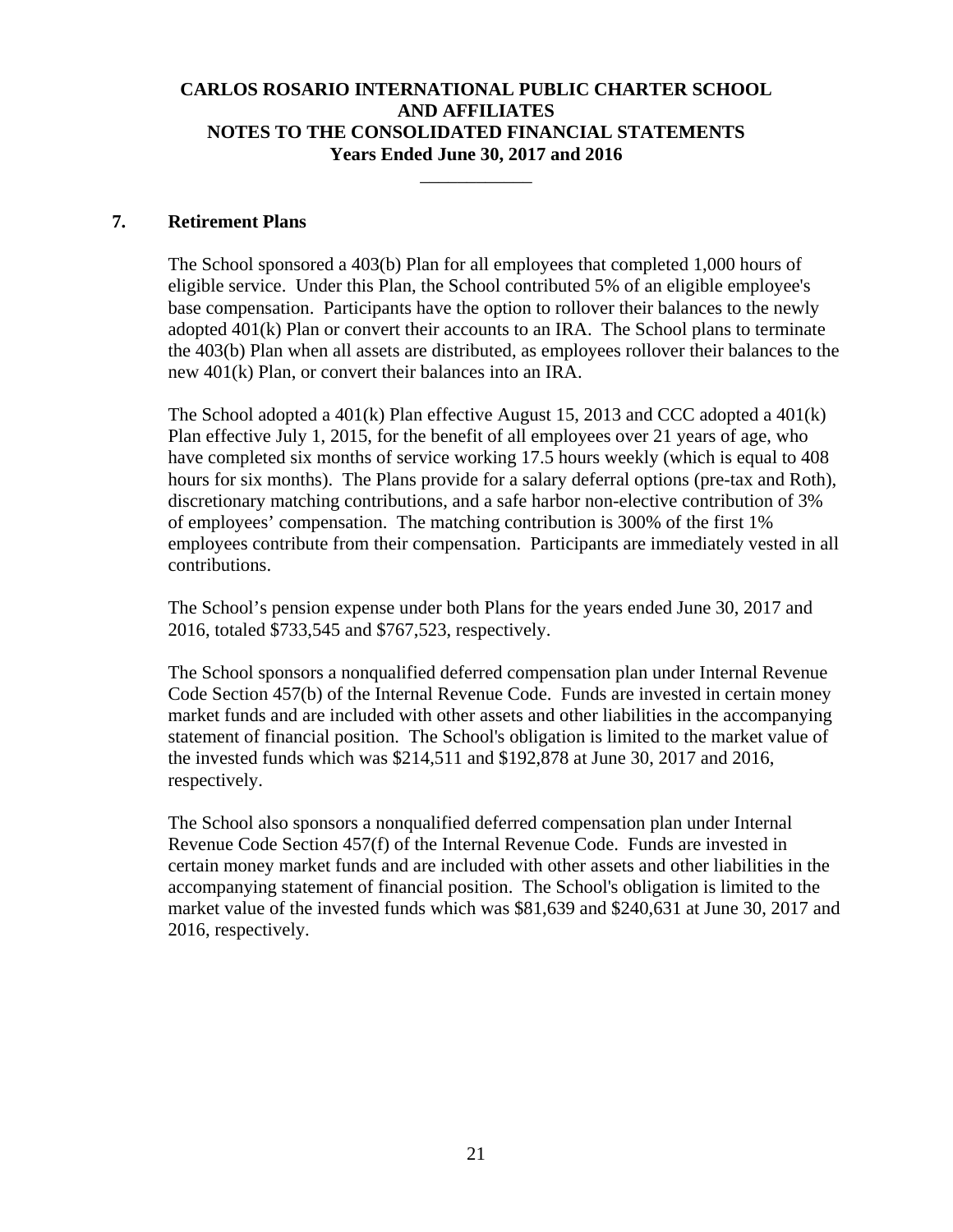\_\_\_\_\_\_\_\_\_\_\_\_

### **8. Donated Services**

During the years ended June 30, 2017 and 2016, the School received pro-bono legal services valued at \$43,619 and \$33,482, respectively. This amount is reflected as revenue and expense in the accompanying consolidated financial statements.

### **9. Notes Receivable**

 On October 1, 2013, CCC entered into a promissory note with the unrelated party who is subleasing space on the V Street campus for \$976,638 to finance kitchen equipment purchases. The term of the note is five years with an interest of 4.87% per annum. The minimum commitments to be collected under the agreement are as follows:

| Year ending June 30, 2018 |       | \$229,385 |
|---------------------------|-------|-----------|
|                           | 2019  | 54,673    |
|                           |       |           |
|                           | Total | \$284,058 |

## **10. Postretirement Benefits – Healthcare and Dental**

In addition to providing pension benefits, in fiscal year 2015, the School adopted a voluntary early retirement incentive program for the benefit of the Carlos Rosario International Charter School employees only. The program will permit eligible employees, who desire to retire following the attainment of age sixty-two but prior to the attainment of age sixty-five, an opportunity to continue to receive medical insurance from the School for a specified period of time, at the same rate and level provided to actively employed employees of the School. In order to be eligible to participate, the employee must have reached the age of 62, have been enrolled in one of the three medical plans offered by the School for at least five years, and have 15 years of full time employment with the School. Surviving spouses are not covered.

The Plan's fiscal year-end and the Plan's valuation are June 30. The School has not contributed to the postretirement benefit plan in fiscal year 2017 or 2016, the Plan is currently unfunded. There were no benefits paid by the Trust during the years ended June 30, 2017 and 2016.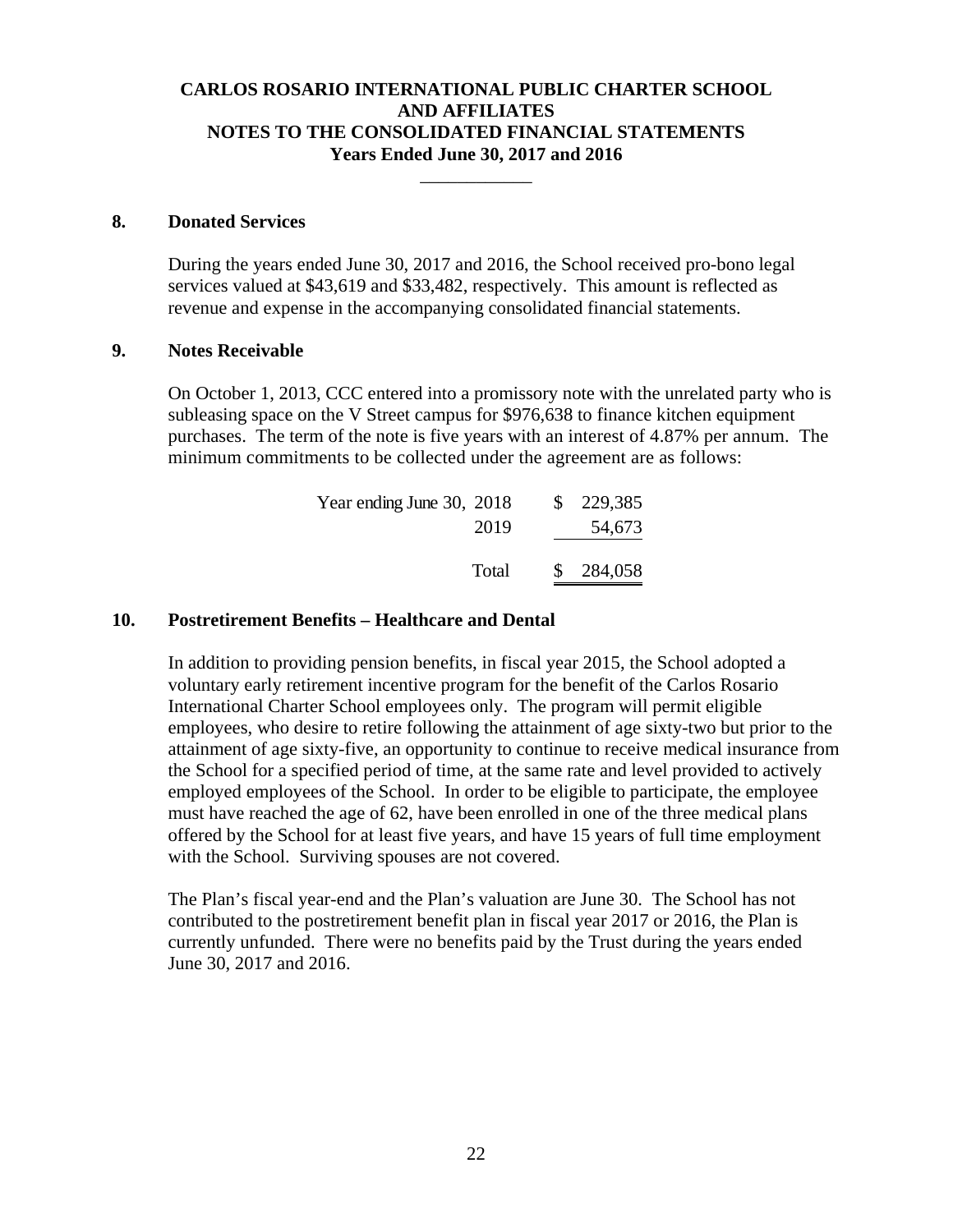\_\_\_\_\_\_\_\_\_\_\_\_

### **10. Postretirement Benefits - Healthcare and Dental (continued)**

A summary of the net periodic postretirement benefit costs for the years ended June 30, 2017 and 2016, is as follows:

|                                          | 2017     | 2016   |
|------------------------------------------|----------|--------|
| Service cost                             | 37,927 S | 34,072 |
| Interest cost                            | 11.812   | 12.174 |
| Net periodic postretirement benefit cost | 49.739   | 46.246 |

The following table sets forth the financial status of the plan for the years ended June 30, 2017 and 2016:

|                                                          |   | 2013           | 2016       |
|----------------------------------------------------------|---|----------------|------------|
| Accumulated postretirement benefit<br>obligation (APBO): |   |                |            |
| Active paticipants fully eligible                        | S | $(26, 276)$ \$ | (35, 154)  |
| Active participants not fully eligible                   |   | (314, 731)     | (296, 102) |
| Inactive participants                                    |   | (9,898)        | (22, 050)  |
| <b>Total APBO</b>                                        |   | (350,905)      | (353, 306) |
| Plan assets at fair value                                |   |                |            |
| Accrued postretirement benefit cost unfunded             |   | $(350,905)$ \$ | (353, 306) |

The weighted average discount rate used to determine the APBO was 3.40% and 4.20% at June 30, 2017 and 2016, respectively, and the long-term inflation rate was 4.50% in 2017 and 2016. For measurement purposes, assumed healthcare cost trend rates of 7% in 2017 were used, trending down to 4.50%. This rate should be achieved in 2025.

If the assumed healthcare cost trend rate were increased by 1 percentage point, the rates would increase the aggregate of interest and service cost components of the NPPBC by 14.5% or \$7,212. The APBO as of June 30, 2017, would increase 11.5% or \$40,354.

If the assumed healthcare cost trend rate were decreased by 1 percentage point, the rates would decrease the aggregate of interest and service cost components of the NPPBC by 12.2% or \$6,068. The APBO as of June 30, 2017, would decrease 9.9% or \$34,740.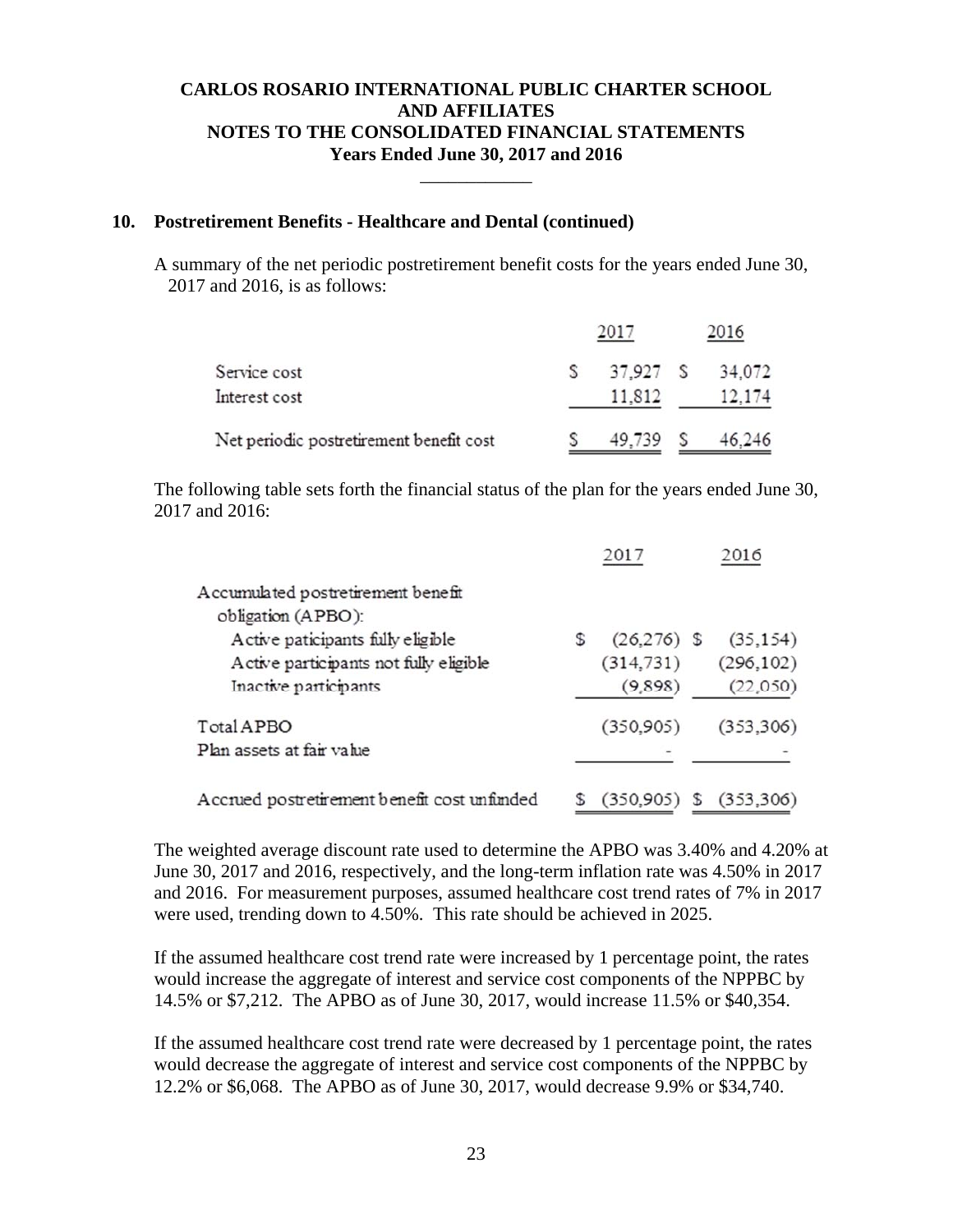\_\_\_\_\_\_\_\_\_\_\_\_

## **10. Postretirement Benefits - Healthcare and Dental (continued)**

The following benefit payments, which reflect expected future service, as appropriate, are expected to be paid over the next ten fiscal years:

| Years ending June 30, 2018 | S | 10.080  |
|----------------------------|---|---------|
| 2019                       | S | 21,030  |
| 2020                       | S | 16,741  |
| 2021                       | S | 12,794  |
| 2022                       | S | 11,028  |
| 2023-2027                  | S | 129.329 |

### **11. Fair Value Measurements**

The School reports its fair value measures using a three-level hierarchy that prioritizes the inputs used to measure fair value. This hierarchy, established by generally accepted accounting principles, gives the highest priority to unadjusted quoted prices in active markets for identical assets or liabilities (Level 1 measurements) and the lowest priority to unobservable inputs (Level 3 measurements). The fair value hierarchy is as follows:

- Level 1: Inputs to the valuation methodology are unadjusted quoted prices for identical assets or liabilities that the School has the ability to access.
- Level 2: Inputs to the valuation methodology include:
	- o Quoted prices for similar assets or liabilities in active markets;
	- o Quoted prices for identical or similar assets or liabilities in inactive markets;
	- o Inputs other than quoted prices that are observable for the asset or liability;
	- o Inputs that are derived principally from or corroborated by observable market data by correlation or other means.

If the asset or liability has a specified (contractual) term, the Level 2 input must be observable for substantially the full term of the asset or liability.

• Level 3: Inputs to the valuation methodology are unobservable and significant to the fair value measurement.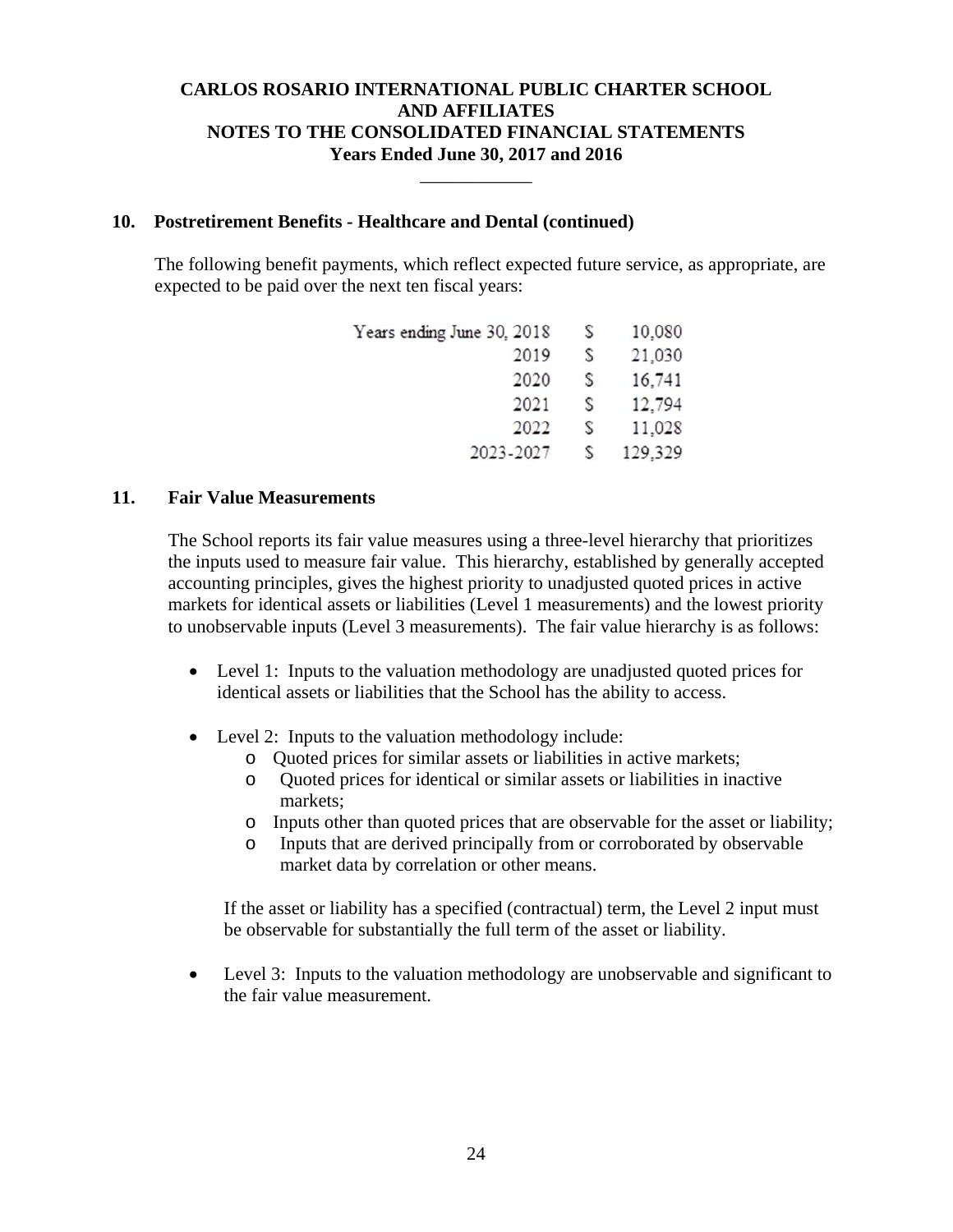\_\_\_\_\_\_\_\_\_\_\_\_

### **11. Fair Value Measurements (continued)**

The asset's or liability's fair value measurement level within the fair value hierarchy is based on the lowest level of any input that is significant to the fair value measurement. Valuation techniques used need to maximize the use of observable inputs and minimize the use of unobservable inputs.

The availability of observable market data is monitored to assess the appropriate classification of financial instruments within the fair value hierarchy. Changes in economic conditions or model-based valuation techniques may require the transfer of financial instruments from one fair value level to another. In such instances, the transfer is reported as of the end of the reporting period. For the years ended June 30, 2017 and 2016, there were no significant transfers in or out of levels 1, 2 or 3.

Following is a description of the valuation methodologies used for investments measured at fair value and their classification in the valuation hierarchy:

Investments in *money market funds* (Note 2) are valued at the net asset value of shares held by the School at year-end, which generally is \$1 per each unit held. Such securities are classified within Level 1 of the valuation hierarchy.

Investments in *certificates of deposit* (Note 2) are valued by discounting the related cash flows based on current yields of similar instruments with comparable derivatives considering the credit worthiness of the issuer. Such securities are classified within Level 2 of the valuation hierarchy.

Investments in *mutual funds* (Note 2) are valued at the net asset value of shares of funds selected by the participants of the 457(b) and 457(f) plans (Note 7) as reported at yearend in the listing of the applicable major exchanges. Such securities are classified within Level 1 of the valuation hierarchy.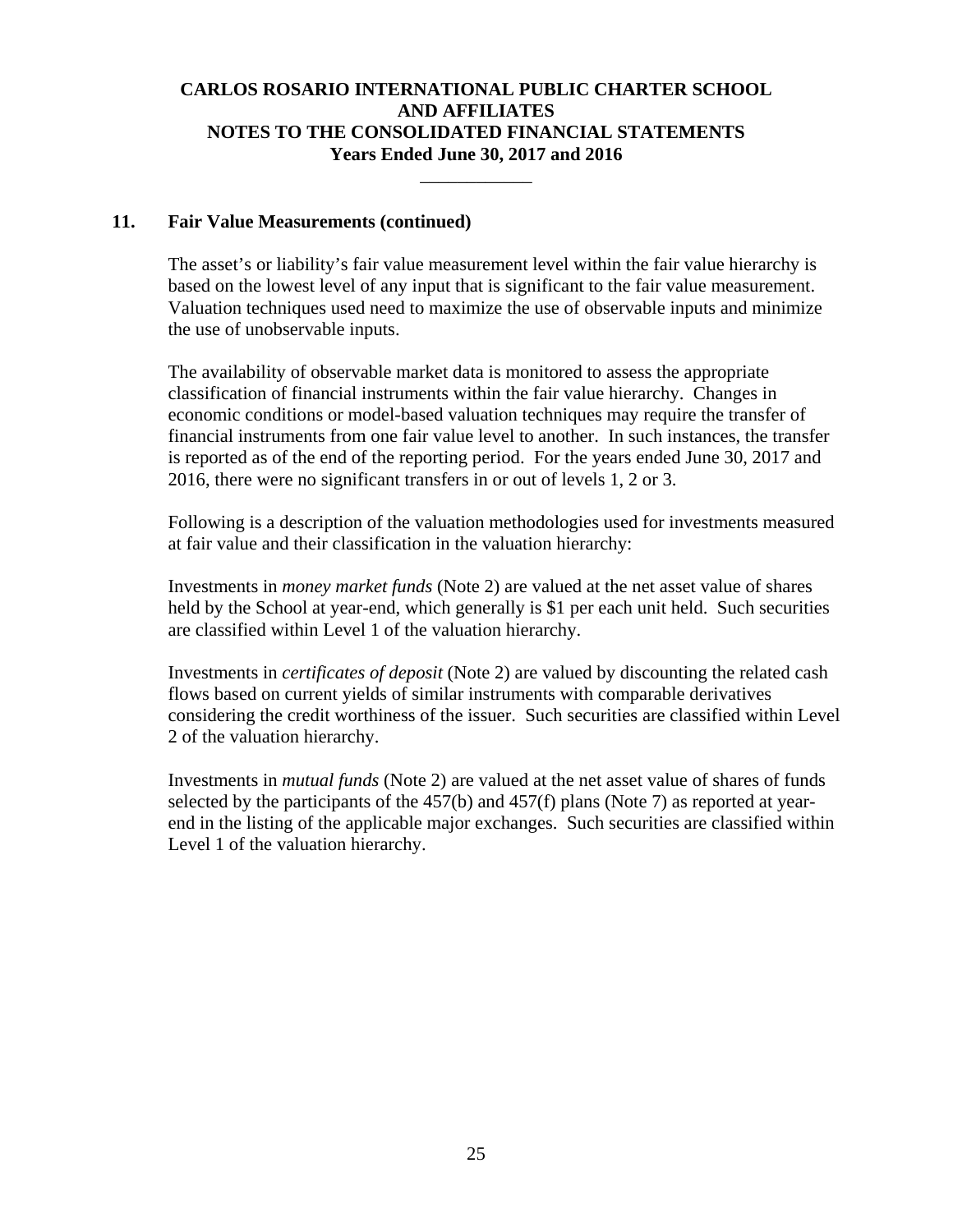\_\_\_\_\_\_\_\_\_\_\_\_

### **11. Fair Value Measurements (continued)**

The following summarizes information about the fair value measurements used as June 30, 2017 and 2016:

| 2017                                                       |   | Total     |   | Level 1                   |     | Level 2            |
|------------------------------------------------------------|---|-----------|---|---------------------------|-----|--------------------|
| Assets                                                     |   |           |   |                           |     |                    |
| Money Market Funds<br>cash equivalents (Note 2)            | s |           |   | 2,582,356 \$ 2,582,356    | - S |                    |
| Certificates of Deposit (Note 2)                           |   | 3,147,826 |   |                           |     | 3,147,826          |
| Mutual funds - other assets<br>$457(b)$ and $457(f)$ Plans |   | 296,150   |   | 296,150                   |     |                    |
| Total                                                      |   | 6,026,332 |   | \$2,878,506               |     | \$3,147,826        |
| 2016                                                       |   | Total     |   | Level 1                   |     | Level <sub>2</sub> |
| Assets                                                     |   |           |   |                           |     |                    |
| Money Market Funds<br>cash equivalents (Note 2)            | s |           |   | 2,579,187 \$ 2,579,187 \$ |     |                    |
| Certificates of Deposit (Note 2)                           |   | 3,142,281 |   |                           |     | 3,142,281          |
| Mutual funds - other assets<br>457(b) and 457(f) Plans     |   | 433,509   |   | 433,509                   |     |                    |
| Total                                                      | s | 6,154,977 | S | 3,012,696                 | S   | 3,142,281          |

## **12. Supplemental Cash Flow Information**

Cash paid during the year June 30, 2017 and 2016 for interest totaled \$952,731 and \$1,004,267, respectively. Non-cash donated services received during the years 2017 and 2016, were \$43,619 and \$33,482, respectively.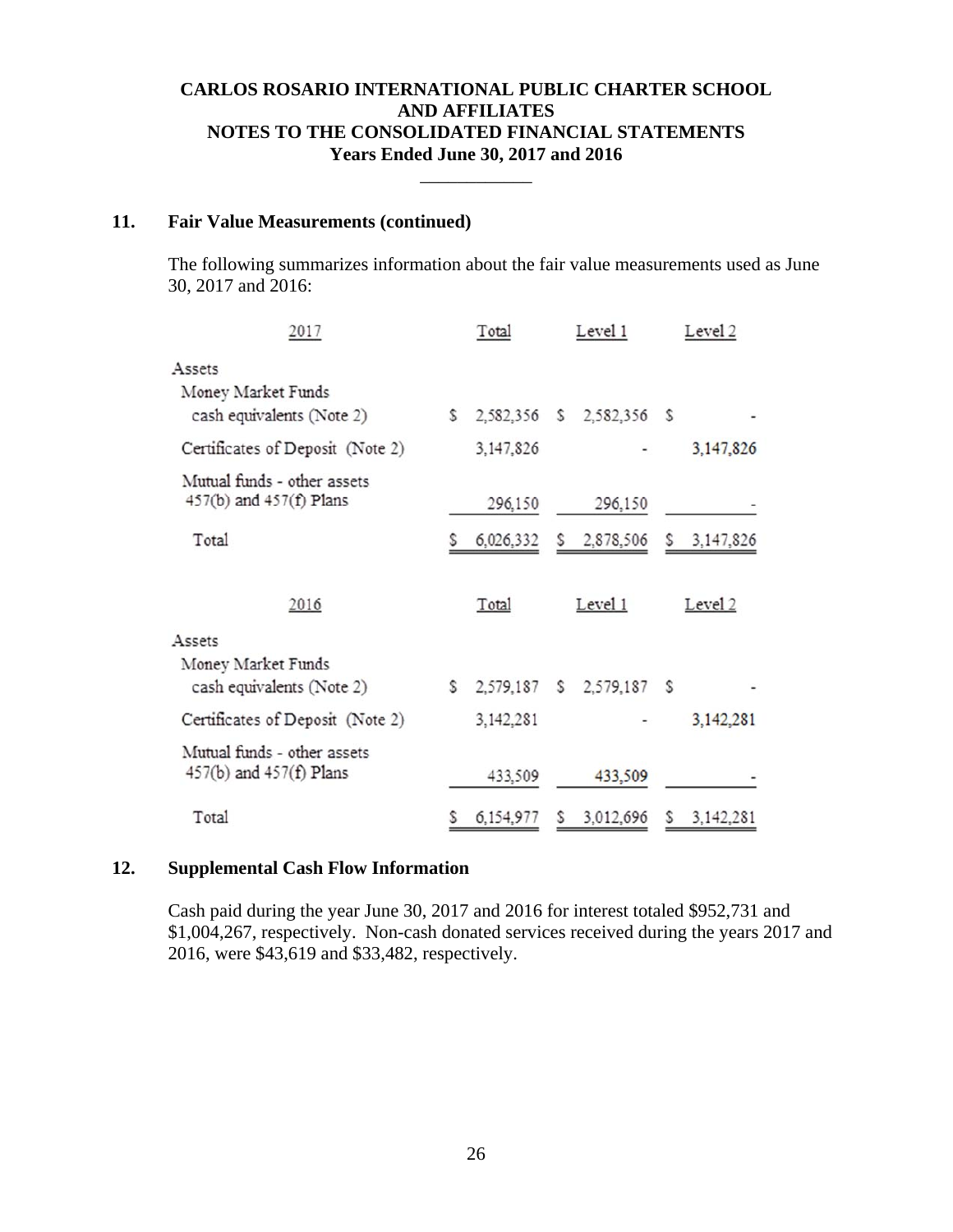#### **CARLOS ROSARIO INTERNATIONAL PUBLIC CHARTER SCHOOL AND AFFILIATES CONSOLIDATED SUPPLEMENTAL SCHEDULE OF FUNCTIONAL EXPENSES Year Ended June 30, 2017**

**\_\_\_\_\_\_\_\_\_\_\_\_\_**

|                                            | Educational<br>Programs | Rental<br>Operation | General and<br>Administrative | Fundraising   | Total        |
|--------------------------------------------|-------------------------|---------------------|-------------------------------|---------------|--------------|
| PERSONNEL SALARIES AND BENEFITS            |                         |                     |                               |               |              |
| <b>Salaries</b>                            | \$<br>10,882,976        | \$<br>788,191       | \$<br>1,765,851               | \$            | \$13,437,018 |
| Employee benefits                          | 2,617,160               | 203,568             | 451,118                       |               | 3,271,846    |
| Contract staff                             | 2,899                   |                     | 18,893                        |               | 21,792       |
| Professional development                   | 172,175                 | 1,503               | 68,550                        |               | 242,228      |
| Total personnel, salaries and benefits     | 13,675,210              | 993,262             | 2,304,412                     |               | 16,972,884   |
| <b>DIRECT STUDENT COSTS</b>                |                         |                     |                               |               |              |
| Supplies and materials                     | 272,226                 |                     |                               |               | 272,226      |
| Transportation                             | 74,998                  |                     |                               |               | 74,998       |
| Contracted instruction fees                | 38,136                  |                     |                               |               | 38,136       |
| Student assessments                        | 28,725                  |                     |                               |               | 28,725       |
| Food service/workforce program             | 332,241                 |                     |                               |               | 332,241      |
| Other student costs                        | 73,075                  |                     |                               |               | 73,075       |
| Total direct student costs                 | 819,401                 |                     |                               |               | 819,401      |
| <b>OCCUPANCY EXPENSES</b>                  |                         |                     |                               |               |              |
| Rent                                       |                         | 69,395              | 601                           |               | 69,996       |
| Interest expense (facilities)              |                         | 868,374             | 72,375                        |               | 940,749      |
| Depreciation and amortization (facilities) | 539,798                 | 840,851             |                               |               | 1,380,649    |
| Building maintenance and repairs           | 14,619                  | 412,873             | 1,223                         |               | 428,715      |
| <b>Utilities</b>                           |                         | 521,330             | 2,757                         |               | 524,087      |
| Contracted building services               | 325,471                 | 747,555             | 47,225                        |               | 1,120,251    |
| Other occupancy                            |                         | 33,619              | 44                            |               | 33,663       |
| Total occupancy expenses                   | 879,888                 | 3,493,997           | 124,225                       |               | 4,498,110    |
| <b>GENERAL AND ADMINISTRATIVE</b>          |                         |                     |                               |               |              |
| Office supplies and materials              | 198,270                 | 4,650               | 20,247                        | 1,497         | 224,664      |
| Software and equipment rental Telephone    | 429,437                 |                     | 89,034                        |               | 518,471      |
| and telecommunications Professional fees   | 226,933                 | 19,731              | 20,919                        |               | 267,583      |
| Insurance                                  | 260,576                 | 45,837              | 319,913                       | 150           | 626,476      |
| Administration fee                         | 125,164                 | 91,031              | 18,957                        |               | 235,152      |
| Depreciation and amortization              | 224,876                 |                     | 30,217                        |               | 255,093      |
| Other general expense                      | 830,718                 |                     | 93,683                        |               | 924,401      |
| Total general and administrative expenses  | 215,013                 | 43,714              | 168,479                       | 112,842       | 540,048      |
|                                            | 2,510,987               | 204,963             | 761,449                       | 114,489       | 3,591,888    |
| <b>TOTAL EXPENSES</b>                      | \$<br>17,885,486        | 4,692,222           | \$<br>3,190,086               | \$<br>114,489 | \$25,882,283 |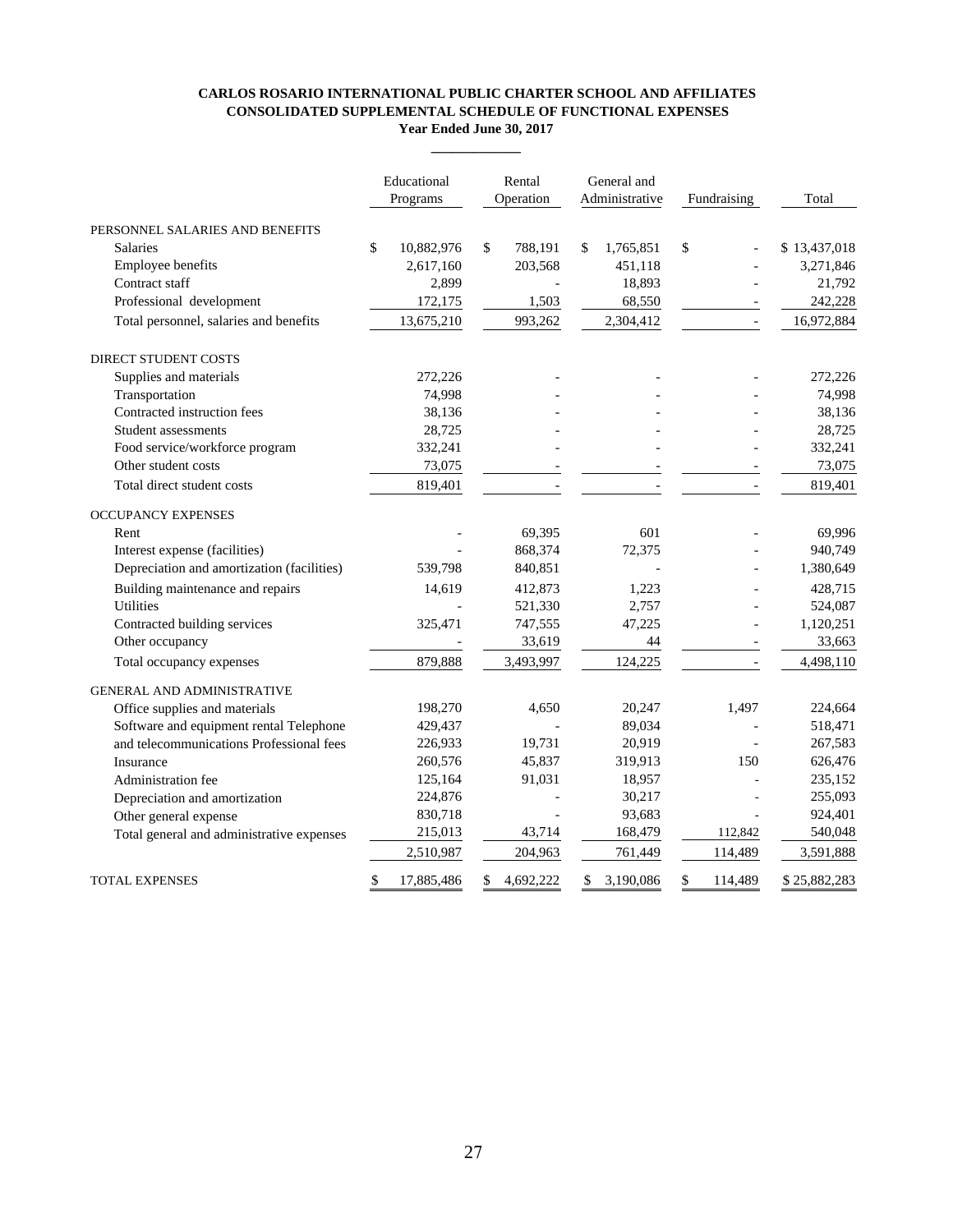### **CARLOS ROSARIO INTERNATIONAL PUBLIC CHARTER SCHOOL AND AFFILIATES CONSOLIDATING SUPPLEMENTAL STATEMENT OF FINANCIAL POSITION**

**June 30, 2017**

|                                                   |                    |    | CCC        |                      |                  |
|---------------------------------------------------|--------------------|----|------------|----------------------|------------------|
|                                                   | <b>CRCS</b>        |    | CCC-SGC    | Eliminations         | Total            |
| <b>ASSETS</b>                                     |                    |    |            |                      |                  |
| Current assets                                    |                    |    |            |                      |                  |
| Cash and cash equivalents                         |                    |    |            |                      |                  |
| Unrestricted                                      | \$<br>13, 122, 788 | \$ | 4,655,882  | \$<br>304,775        | \$<br>18,083,445 |
| Restricted                                        |                    |    | 1,980,422  | (304, 775)           | 1,675,647        |
|                                                   | 13, 122, 788       |    | 6,636,304  |                      | 19,759,092       |
| Due from related party                            |                    |    | 2,100,293  | (2,100,293)          |                  |
| Grant and other receivables                       | 25,043             |    |            |                      | 25,043           |
| Current portion of notes receivable               |                    |    | 212,167    |                      | 212,167          |
| Prepaid and other assets                          | 152,580            |    | 385,017    |                      | 537,597          |
| Current, net investment in direct financing lease |                    |    | 140,476    | (140, 476)           |                  |
| Total current assets                              | 13,300,411         |    | 9,474,257  | (2,240,769)          | 20,533,899       |
| Investments                                       | 3,147,826          |    |            |                      | 3,147,826        |
| Note receivable                                   |                    |    | 3,802,058  |                      | 3,802,058        |
| Property and equipment, net                       | 22,364,044         |    | 6,049,370  | 456,765              | 28,870,179       |
| Deferred rent receivable                          |                    |    | 2,118,910  | (2,017,116)          | 101,794          |
| Facility repair and improvements reserve fund     | 304,775            |    |            | (304, 775)           |                  |
| Other assets                                      | 296,150            |    |            |                      | 296,150          |
| Net investment in direct financing lease          |                    |    | 12,905,843 | (12,905,843)         |                  |
| Deposits                                          | 127,440            |    |            | (127, 440)           |                  |
| Total assets                                      | \$<br>39,540,646   | S  | 34,350,438 | (17, 139, 178)       | \$<br>56,751,906 |
| <b>LIABILITIES AND NET ASSETS</b>                 |                    |    |            |                      |                  |
| <b>Current liabilities</b>                        |                    |    |            |                      |                  |
| Accounts payable and other accruals               | \$<br>221,999      | \$ | 504,684    | \$                   | \$<br>726,683    |
| Accrued salaries and related expenses             | 1,479,013          |    | 119,301    |                      | 1,598,314        |
| Due to related party                              | 2,100,293          |    |            | (2,100,293)          |                  |
| Deferred revenue                                  |                    |    |            |                      |                  |
| Current portion of notes payable, net             |                    |    | 802,196    |                      | 802,196          |
| Current portion of capital lease obligations      | 140,476            |    |            | (140, 476)           |                  |
| Total current liabilities                         | 3,941,781          |    | 1,426,181  | (2,240,769)          | 3,127,193        |
| Capital lease obligations                         | 12,905,843         |    |            | (12,905,843)         |                  |
| Interest rate swap liability                      |                    |    | 455,244    |                      | 455,244          |
| Other liabilities                                 | 350,905            |    |            |                      | 350,905          |
| Deposits                                          |                    |    | 156,997    | (127, 440)           | 29,557           |
| Facility repair and improvements reserve fund     |                    |    | 304,775    | (304, 775)           |                  |
| Deferred rent                                     | 2,017,116          |    |            | (2,017,116)          |                  |
| Notes payable, net                                |                    |    | 25,118,684 |                      | 25,118,684       |
| Total liabilities                                 | 19,215,645         |    | 27,461,881 | (17,595,943)         | 29,081,583       |
| Net assets                                        |                    |    |            |                      |                  |
| Unrestricted                                      | 20,258,255         |    | 6,888,557  | 456,765              | 27,603,577       |
| Temporarily restricted                            | 66,746             |    |            |                      | 66,746           |
| Total net assets                                  | 20,325,001         |    | 6,888,557  | 456,765              | 27,670,323       |
| Total liabilities and net assets                  | \$<br>39,540,646   | \$ | 34,350,438 | \$<br>(17, 139, 178) | \$<br>56,751,906 |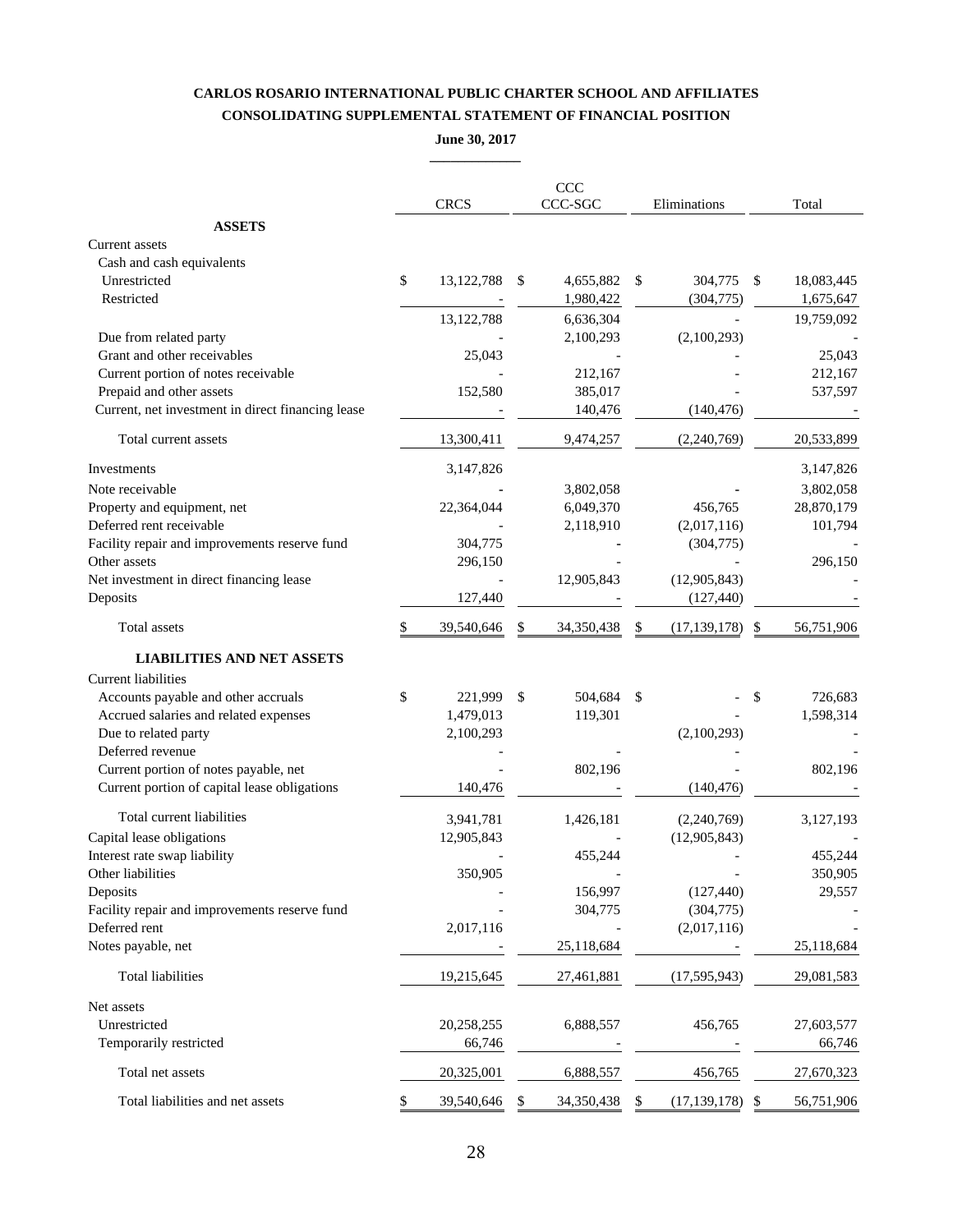#### **CARLOS ROSARIO INTERNATIONAL PUBLIC CHARTER SCHOOL AND AFFILIATES CONSOLIDATING STATEMENT OF ACTIVITIES Year Ended June 30, 2017**

**\_\_\_\_\_\_\_\_\_\_\_\_\_**

|                                                     |                  | CCC             |               |                  |
|-----------------------------------------------------|------------------|-----------------|---------------|------------------|
|                                                     | <b>CRCS</b>      | CCC-SGC         | Eliminations  | Total            |
| Revenue and support                                 |                  |                 |               |                  |
| Charter per pupil allotment                         |                  |                 |               |                  |
| Regular                                             | \$<br>18,186,668 | \$              | \$            | \$<br>18,186,668 |
| Facilities                                          | 6,404,200        |                 |               | 6,404,200        |
|                                                     | 24,590,868       |                 |               | 24,590,868       |
| Grants and contributions                            | 219,435          |                 |               | 219,435          |
| Program service - rental income                     |                  | 5,529,216       | (4,784,220)   | 744,996          |
| Culinary arts sales                                 | 461,194          |                 |               | 461,194          |
| Student fees and other income                       | 332,172          | 55,777          | (143,903)     | 244,046          |
| Investment income                                   | 23,265           | 24,385          |               | 47,650           |
| Net assets released from restrictions               | 107,787          |                 |               | 107,787          |
| Total revenue and support                           | 25,734,721       | 5,609,378       | (4,928,123)   | 26,415,976       |
| Expenses                                            |                  |                 |               |                  |
| <b>Educational</b> programs                         | 22,483,014       |                 | (4,597,528)   | 17,885,486       |
| Program services - rental operations                |                  | 4,692,222       |               | 4,692,222        |
| General and administrative                          | 2,919,417        | 738,137         | (467, 468)    | 3,190,086        |
| Fundraising                                         | 114,489          |                 |               | 114,489          |
| Total expenses                                      | 25,516,920       | 5,430,359       | (5,064,996)   | 25,882,283       |
| Increase in unrestricted net assets from operations | 217,801          | 179,019         | 136,873       | 533,693          |
| Changes in temporarily restricted net assets        |                  |                 |               |                  |
| Contributions                                       | 70,882           |                 |               | 70,882           |
| Net assets released from restrictions               | (107, 787)       |                 |               | (107, 787)       |
| Decrease in temporarily restricted net assets       | (36,905)         |                 |               | (36,905)         |
| Non-operating activity                              |                  |                 |               |                  |
| Change in interest rate swap liability, net         |                  | 259,119         |               | 259,119          |
| Change in net assets                                | 180,896          | 438,138         | 136,873       | 755,907          |
| Net assets, beginning of year                       | 20,144,105       | 6,450,419       | 319,892       | 26,914,416       |
| Net assets, end of year                             | \$<br>20,325,001 | \$<br>6,888,557 | \$<br>456,765 | \$<br>27,670,323 |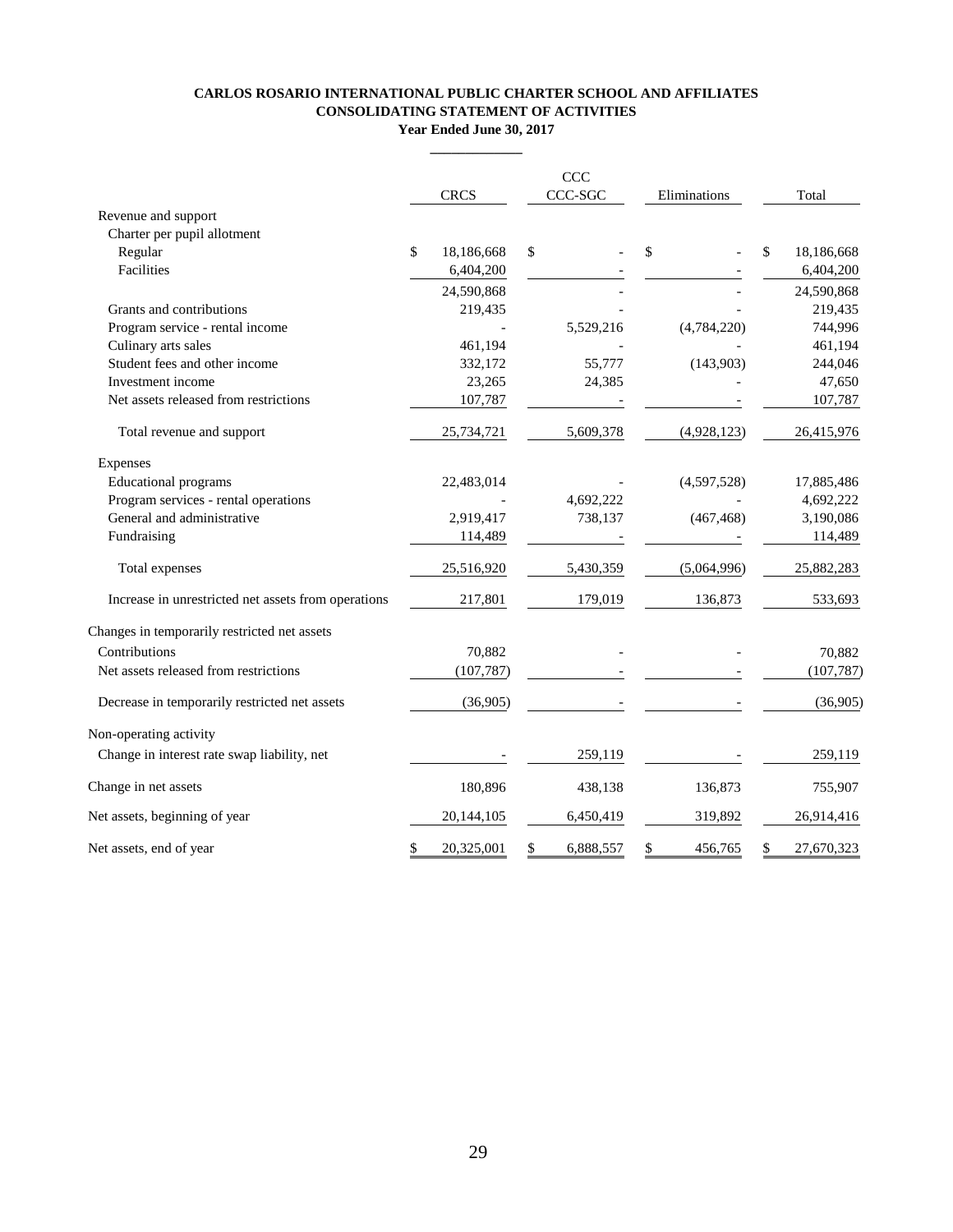

## **INDEPENDENT AUDITORS' REPORT ON INTERNAL CONTROL OVER FINANCIAL REPORTING AND ON COMPLIANCE AND OTHER MATTERS BASED ON AN AUDIT OF FINANCIAL STATEMENTS PERFORMED IN ACCORDANCE WITH** *GOVERNMENT AUDITING STANDARDS*

To the Board of Trustees of Carlos Rosario International Public Charter School

We have audited, in accordance with the auditing standards generally accepted in the United States of America and the standards applicable to financial audits contained in *Government Auditing Standards* issued by the Comptroller General of the United States, the consolidated financial statements of the Carlos Rosario International Public Charter School and Affiliates (collectively referred to as the School), which comprise the consolidated statements of financial position as of June 30, 2017 and 2016, and the related consolidated statements of activities and cash flows for the years then ended, and the related notes to the financial statements, and have issued our report thereon dated November 30, 2017.

## **Internal Control Over Financial Reporting**

In planning and performing our audit of the consolidated financial statements, we considered the School's internal control over financial reporting to determine the audit procedures that are appropriate in the circumstances for the purpose of expressing our opinion on the consolidated financial statements, but not for the purpose of expressing an opinion on the effectiveness of the School's internal control. Accordingly, we do not express an opinion on the effectiveness of the School's internal control.

A *deficiency in internal control* exists when the design or operation of a control does not allow management or employees, in the normal course of performing their assigned functions, to prevent, or detect and correct, misstatements on a timely basis. A *material weakness* is a deficiency, or a combination of deficiencies, in internal control, such that there is a reasonable possibility that a material misstatement of the entity's financial statements will not be prevented, or detected and corrected on a timely basis. A *significant deficiency* is a deficiency, or a combination of deficiencies, in internal control that is less severe than a material weakness, yet important enough to merit attention by those charged with governance.

Our consideration of internal control was for the limited purpose described in the first paragraph of this section and was not designed to identify all deficiencies in internal control that might be material weaknesses or significant deficiencies. Given these limitations, during our audits we did not identify any deficiencies in internal control that we consider to be material weaknesses. However, material weaknesses may exist that have not been identified.

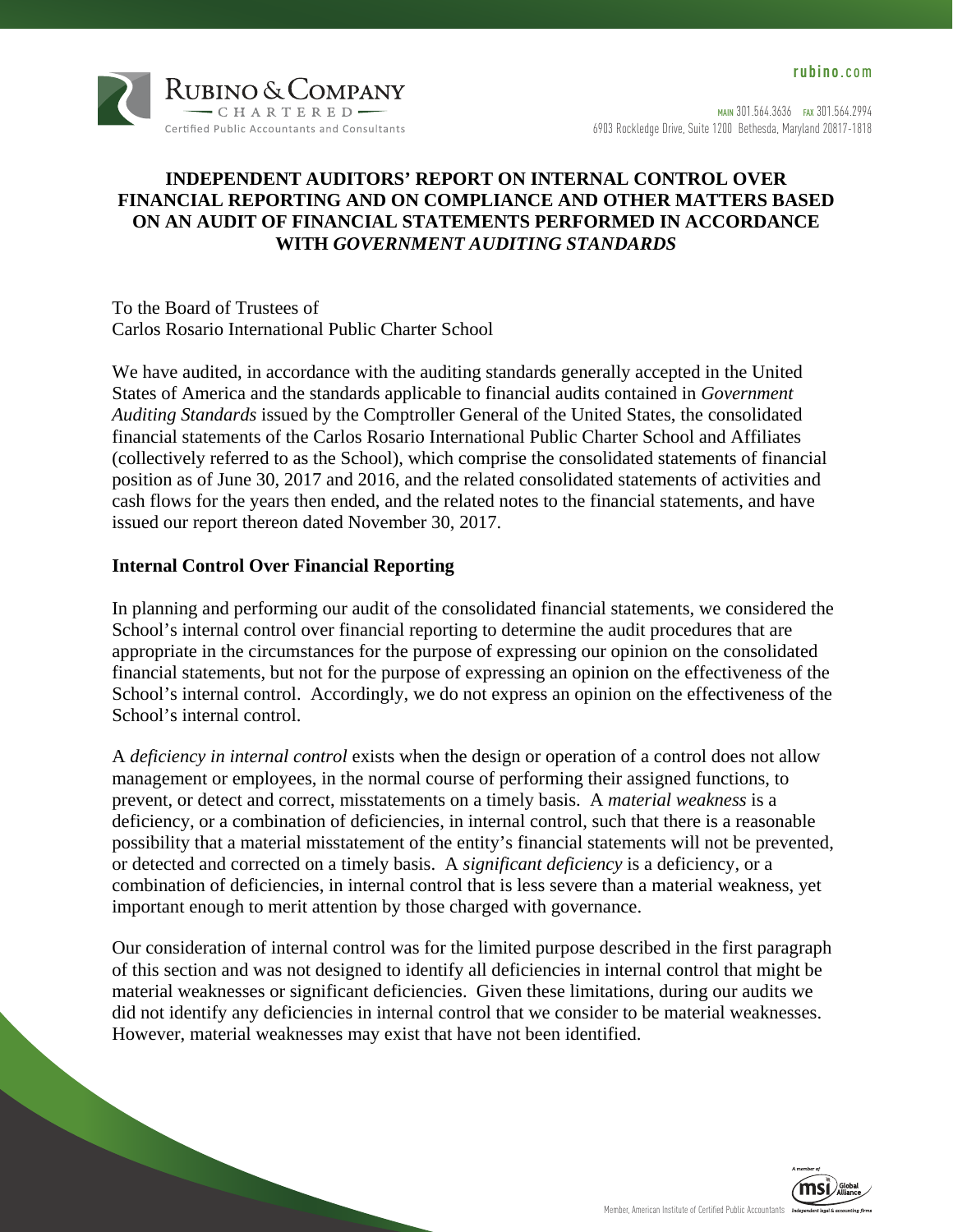## **Compliance and Other Matters**

As part of obtaining reasonable assurance about whether the School's consolidated financial statements are free from material misstatement, we performed tests of its compliance with certain provisions of laws, regulations, contracts, and grant agreements, noncompliance with which could have a direct and material effect on the determination of financial statement amounts. However, providing an opinion on compliance with those provisions was not an objective of our audit, and accordingly, we do not express such an opinion. The results of our tests disclosed no instances of noncompliance or other matters that are required to be reported under *Government Auditing Standards.* 

## **Purpose of this Report**

The purpose of this report is solely to describe the scope of our testing of internal control and compliance and the results of that testing, and not to provide an opinion on the effectiveness of the School's internal control or on compliance. This report is an integral part of an audit performed in accordance with *Government Auditing Standards* in considering the School's internal control and compliance. Accordingly, this communication is not suitable for any other purpose.

Sentino & Company

November 30, 2017 Bethesda, Maryland